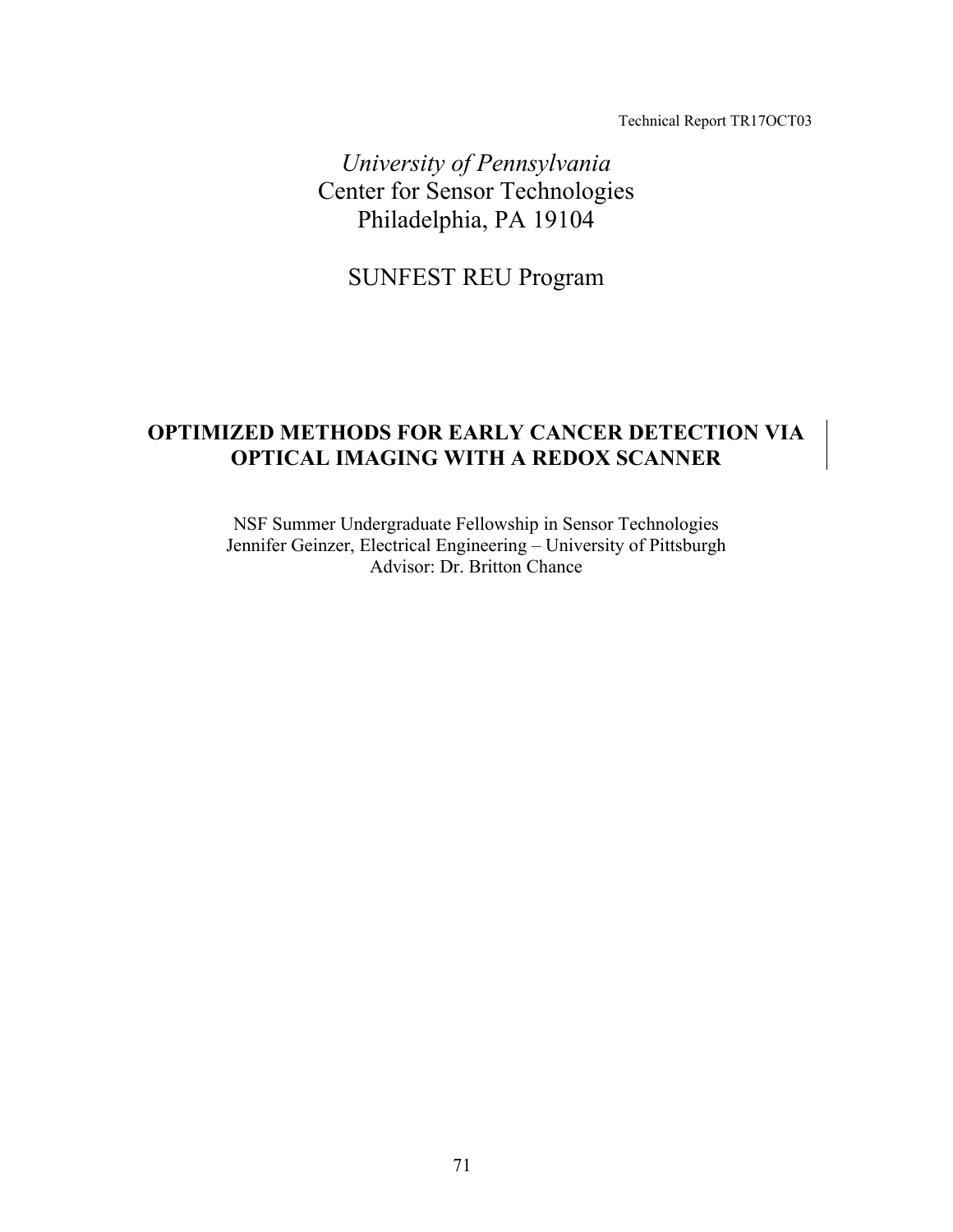# **ABSTRACT**

Modern medicine requires more accurate resolution and newer detection methods to properly diagnose cancerous tumors. The purpose of the redox scanner is to utilize near-UV, visible light, and NIRS to image at low temperatures the biophysical signs of cancer, with the ultimate purpose of early detection and diagnosis for human patients. The scanner will perform these functions *in vitro* through 3-D imaging of metabolic redox biochemicals, hemodynamic signals, and injected artificial beacons of a tissue sample at  $80 \times 80 \times 80$  µm spatial resolution.

An outdated version of the redox scanner was operational but not ideal; in the scope of SUNFEST, the goal was to fabricate a prototype of an improved device based on the biomedical principles of the old machine, and then validate it in its initial stages by comparison of the actual test samples to the scanner data as modeled in Matlab<sup>TM</sup>.

During the 10-week span of SUNFEST, the project progressed from early development and low functionality to near completion. Several vital system improvements were implemented, to include a new optoelectronics driver circuit to provide reliability, a DOS motor controller to fix critical Windows timing errors, and Matlab<sup> $TM$ </sup> imaging software. Trial results were promising and signal the possible end of the system design phase. The next phase will involve testing on an animal model to find the efficacy of the sensors on actual biological systems.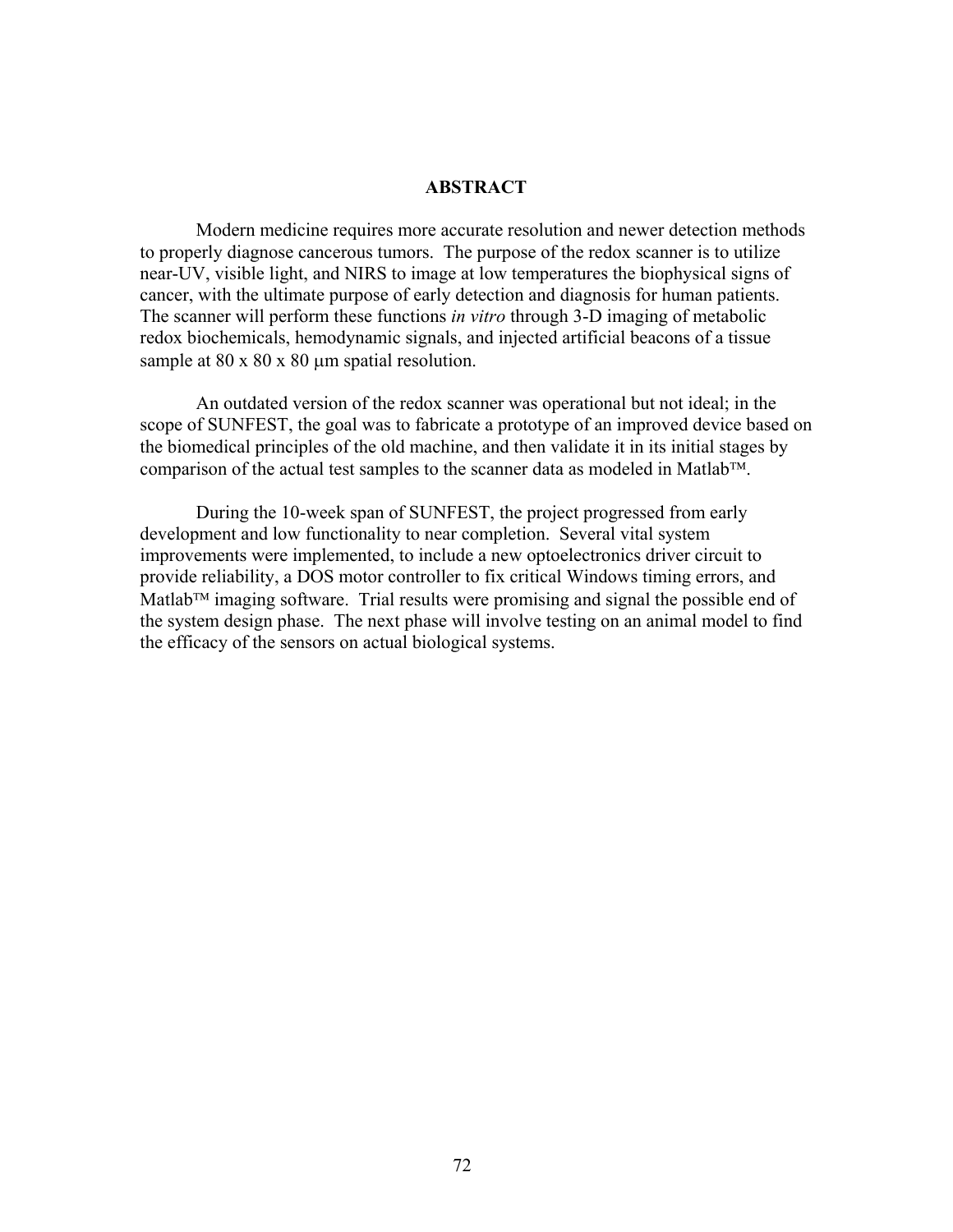# **Table of Contents**

| 2. Goals.               |  |  |  |
|-------------------------|--|--|--|
|                         |  |  |  |
|                         |  |  |  |
|                         |  |  |  |
|                         |  |  |  |
|                         |  |  |  |
|                         |  |  |  |
|                         |  |  |  |
|                         |  |  |  |
|                         |  |  |  |
|                         |  |  |  |
|                         |  |  |  |
|                         |  |  |  |
|                         |  |  |  |
|                         |  |  |  |
|                         |  |  |  |
|                         |  |  |  |
| 5.5.2 Grid imaging test |  |  |  |
|                         |  |  |  |
|                         |  |  |  |
|                         |  |  |  |
|                         |  |  |  |
|                         |  |  |  |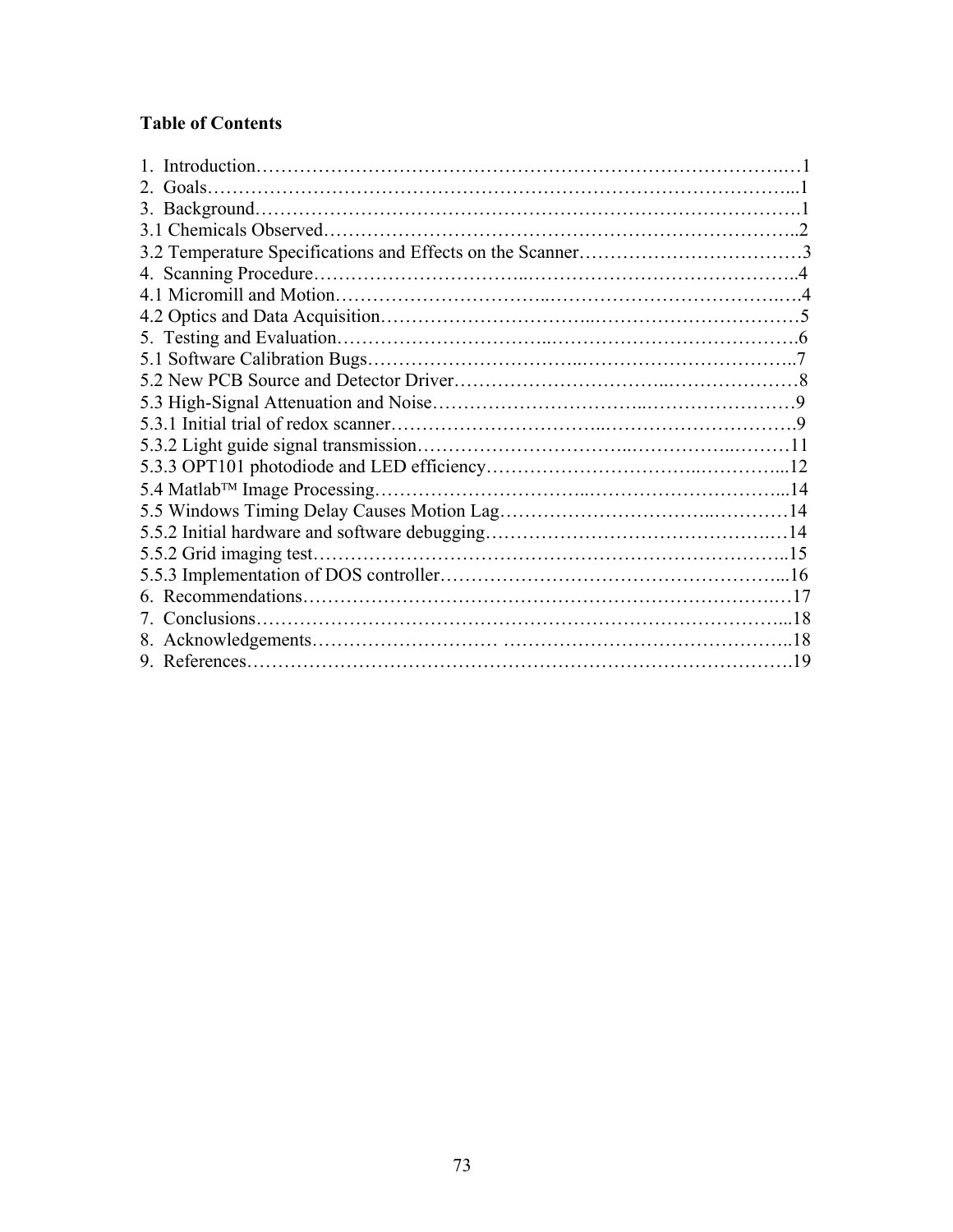# **1. INTRODUCTION**

In the field of medical imaging, precise diagnosis and treatment of cancerous tumors is a top priority. Modern-day medicine currently utilizes several imaging techniques to detect cancer, including magnetic resonance imaging, ultrasound, and x-rays. These techniques provide excellent anatomical status on the size and location of tumors, but poor functional information on the chemical processes within the target tissue.

Subsequently, many cancers go undetected, and a number of unnecessary biopsies are performed. In the field of breast cancer alone, it is estimated that 10%of patients with cancerous tumors (about 20,000 people) go undiagnosed per year, and approximately 50% of the biopsies done are later found to be benign [1]. These statistics indicate that current diagnostic methods are by themselves adequate for cancer identification. Optical tomography, near-infrared spectroscopy (NIRS) [2], and fluorescence spectroscopy [3] show promising results of illuminating the biochemical processes of tissue, without immobilization of the patient. In future years, these technologies may be coupled with extant techniques to detect, diagnose, and locate cancers with extreme precision. Until then, a medical standard is needed to list the biochemical indicators that definitively designate the presence and status of diseased tissue.

# **2. GOALS**

The goal of the redox scanner is to provide 3-D high-resolution images of the biophysical signs associated with cancer. To accomplish this, visible light, NIR, and near-UV probes are used to examine six reduction/oxygenation (redox) biochemicals, hemodynamic signals, and injected artificial beacons in a given tissue sample. Through the imaging process, the efficacy and sensitivity of monitoring redox processes can be compared to that of metabolic signals and chemical beacons, to create a much-needed "gold standard" of the biochemical indicators for cancer.

This machine is intended for commercial utilization in the health care field. After the initial system design phase, it will be tested for cancer diagnosis in animal models, and eventually will serve as an early detection and biopsy tool for human patients.

## **3. BACKGROUND**

The six metabolic, hemodynamic, and molecular target beacons observed by the redox scanner are chosen exclusively for their individual imaging characteristics, as well as their ability to cross-reference one another. The chemicals intrinsic to the human body include mitochondrial nicotinamide adenine diphosphate (NADH), mitochondrial flavoprotein (Fp), oxygenated hemoglobin (labeled Hb O for this experiment), and total hemoglobin (Hb T); the two extrinsic signals are the biochemical indicator dyes Cy5.5 and Indocyanine Green (ICG). These signals are imaged in one procedure at explicit temperatures that provide optimal emission and scanning conditions to ensure accuracy of cancer detection.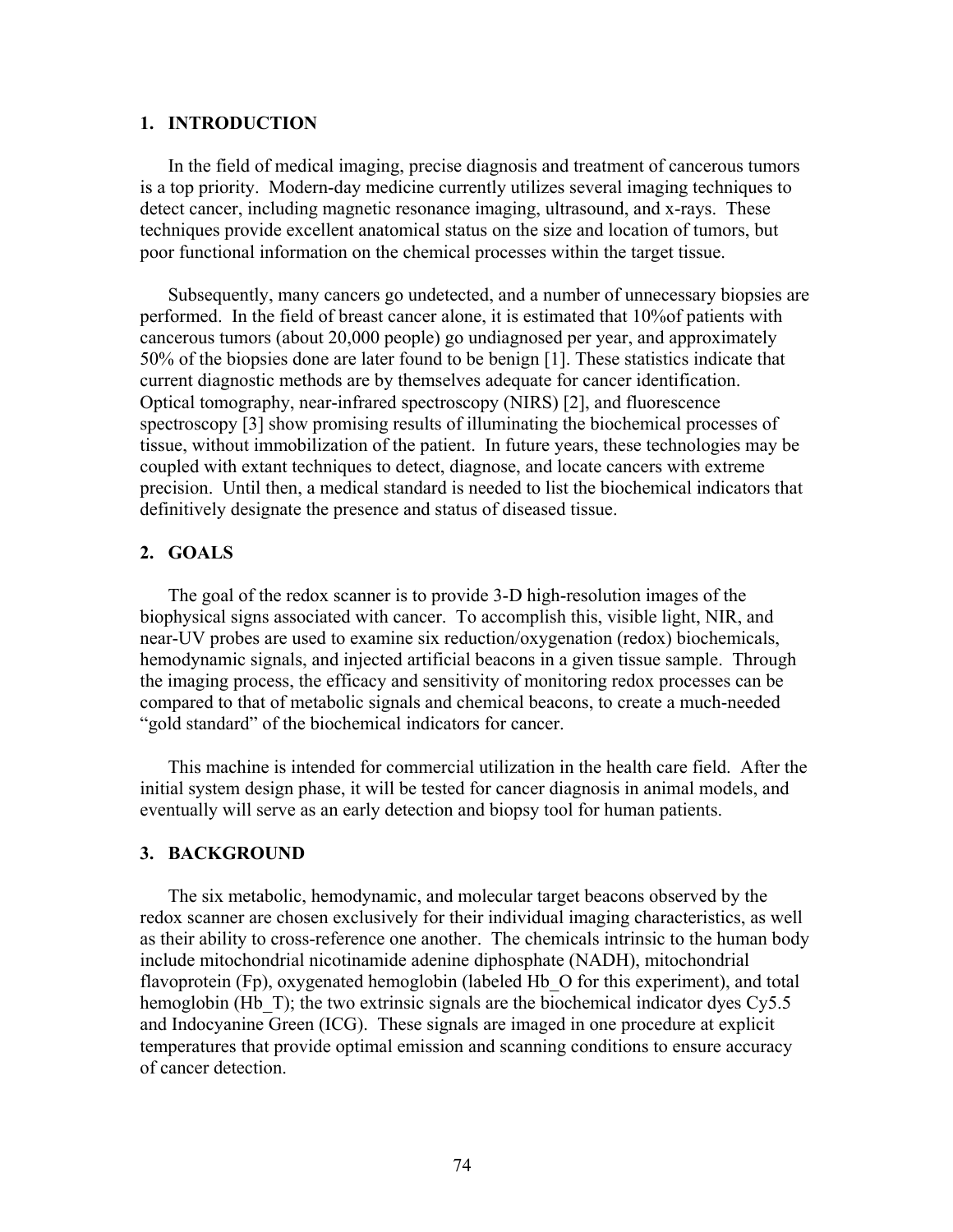### **3.1 Chemicals Observed**

Of the four intrinsic properties under study, the two redox chemicals are reduced NADH and Fp. Cells employ these chemicals in metabolic processes. In the biomedical field, it is common knowledge that cancer-induced hyper metabolism causes tissue hypoxia. This in turn decreases the amount of Fp (oxidized) and increases the presence of NADH (reduced) in tumor tissue.

Fluorescence emission spectroscopy can be employed to observe these properties,. In 1958, Chance and Baltscheffsky reported that NADH from the mitochondrial matrix auto fluoresces to a wavelength of 450 nm when tissue is excited with light of wavelength 366 nm [4]. Similarly, mitochondrial Fp emits light in the oxidized form at 520 nm with an excitation of 460 nm. In conventional methods of analysis, a redox ratio of NADH/Fp is calculated and then compared to a standard. Figure 1 illustrates the key locations of excitation, reflectance, and fluorescence emission spectra in the visible spectrum for the six chemicals under investigation.



**VISIBLE LIGHT SPECTRUM** 



Tissue health may also be evaluated by observing hemodynamics. Hb\_O reflects light at 546 nm, and Hb T reflects 578 nm light. Research in progress has indicated that malignant tumors show a low ratio of Hb\_O/Hb\_T when compared to healthy tissue, but benign tumors may show a normal to high ratio of the two [1]. Therefore, hemodynamics could be useful not only in detecting cancer but also in determining the difference between metastatic, malignant, and benign tumor types.

The two extrinsic probes used in this experiment are indicator dyes introduced to the tissue via localized or venous injection. ICG is a blood vessel indicator, and Cy5.5 is a cathepsin B indicator. Angiogenesis, the creation of new blood vessels, increases the bloodflow in a particular region, and thus increases total hemoglobin. The ICG beacon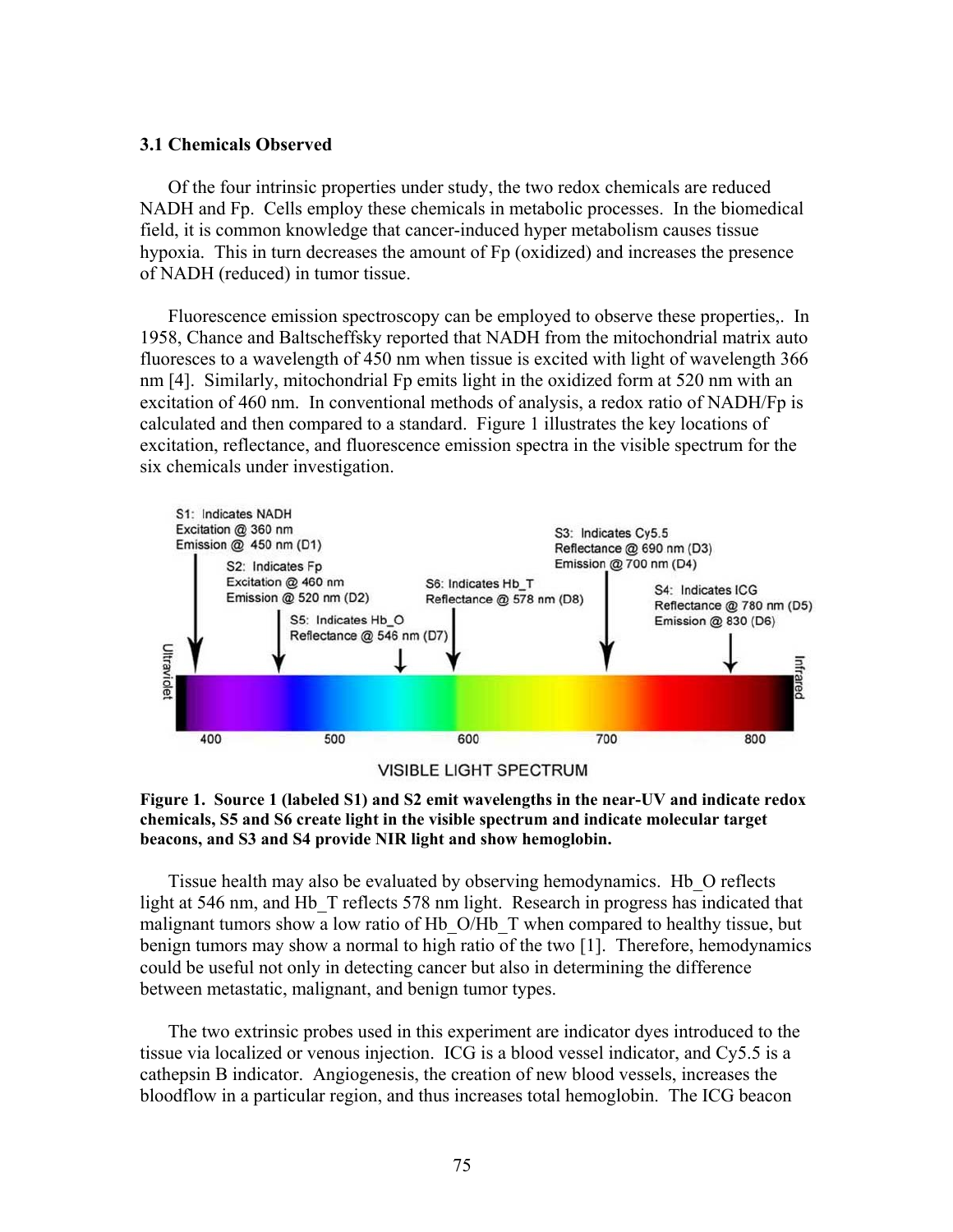can be cross-referenced with the previous two signals to understand hemodynamics more fully. The presence of the enzyme Cathepsin B has been shown to signify the presence of HT1080 type mouse cancers in recent experimentation [5]. The two indicator dyes both fluoresce and reflect light; Cy5.5 reflects light at 690 nm and fluoresces at 700 nm, while ICG reflects at 780 nm and fluoresces at 830 nm. Imaging of these beacons will indicate quantitatively how effective they are in molecular bonding and pinpointing tumors.

# **3.2 Temperature Specifications and Effects on the Scanner**

Cryo-imaging has multiple advantages over scanning at room temperature. For this reason, the redox scanning procedure calls for the imaged tissue samples to be freezetrapped and cooled with liquid nitrogen to 77 K. Molecular signals move very quickly toward the reduced state if the host tissue reaches temperatures over  $-20^{\circ}$ C [6, p.15]. Freeze-trapping prohibits new oxygenation and metabolism of the test sample, enabling researchers to look at one biochemical "snapshot" in time. At liquid nitrogen temperatures, tissue is hard enough to be mounted and mechanically ground with standard steel milling tools. In addition, low temperatures have been proven to enhance tissue fluorescence [7], allowing greater signal transmission and thus provide greater signal-to-noise ratio for the fluorescing chemicals.

The extremely low temperatures significantly affect the operation of the optoelectronic components of the system and must be taken into consideration. Simple imaging methods where the source and detector pairs are very close to the scanned medium are impractical at these temperatures because of their severity and the sharp 221 K temperature differential between the immediate vicinity of the sample and the ambient temperature. If the sources and detectors are moved away to shield them from the temperatures, they will not provide the necessary 80 µm resolution due to diffusion of the light.

The solution to this problem is to use a light guide. The redox scanner utilizes one constructed from 14 fiber optic cables—six source fibers of 1000 µm each were connected around the circumference of a coupling, and eight detector fibers of 100 µm each are located in the middle of the coupling. The optimal design of the fiber tip coupling is shown in Figure 2.

The final component affected by the temperature conditions is the grinder. Before the cutting blades **Figure 2. To maximize trans**come in contact with the sample, both must be the **mission of light through the** same temperature. This condition is attained by **fiber optics, the coupling is** immersing the blades in liquid nitrogen prior to the **designed so the six source** initial grind sequence. **fibers surround the eight**



**fibers.**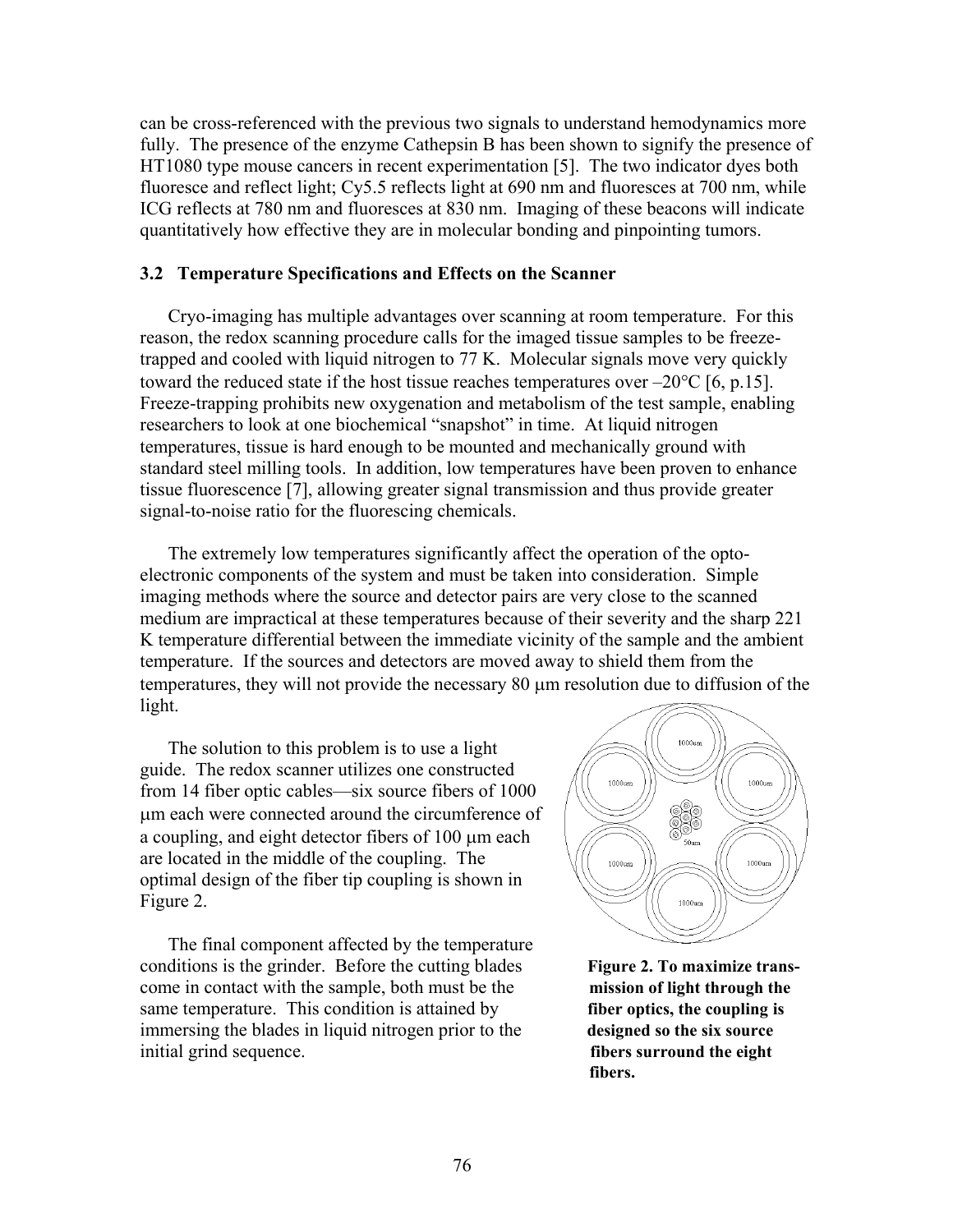# **4. SCANNING PROCEDURE**



Figure 3. The main components of the redox DAO<sup>TM</sup> PCMCIA-1200 card interfaced **scanner, to include the movement system,** to laptop. The DOS controller is a **optoelectronics, and laptop, are labeled above.** recent addition to the system, and will

In future testing, a tumor will be fostered on an animal model, and will subsequently be freeze- trapped, removed, and then mechanically secured with a chuck in a custom-built liquid nitrogen chamber. Figure 3 labels each component of the system. The liquid nitrogen will then be poured into the bottom of this chamber, freezing the chuck into place and keeping the tissue sample at low temperatures. The tumor is then prepared for scanning.

The imaging procedure is accomplished through use of the three main components of the redox scanner: the movement system, comprised of the MicroMill  $2000^{TM}$ , driver, and a DOS controller; the opto-electronics; and a NI-

 be discussed in greater detail in Section<sub>5.5</sub>

# **4.1 Mill and Motion**

The MicroMill  $2000^{TM}$  is a standard hobbyists' milling tool that provides all of the movement required for the scanner. The mill shifts the liquid nitrogen chamber fitted to the x- and y-axes, and controls the vertical movement of the fiber optics and a 12-blade grinder on the z-axis.

The specific types of motors used for this platform include three 4-phase unipolar stepper motors enabled with half step mode. Each motor controlling one axis is run by four solenoids in the up, down, right, and left positions. Whenever the software provides current through any one or two coils simultaneously, the resulting magnetic response turns the gears. This allows eight steps of motion—the four cardinal phases, and the half steps in between. While the programming code provides a series of pulses through the driver to successive clockwise or counter-clockwise (cw/ccw) coils, the motor moves the nitrogen box in a positive or negative direction. As with any gear-based transport system, the mill cannot be run from a halt to a fast speed, so the velocity must be ramped with a constant acceleration. The motors can move the axes and grind with a step increment as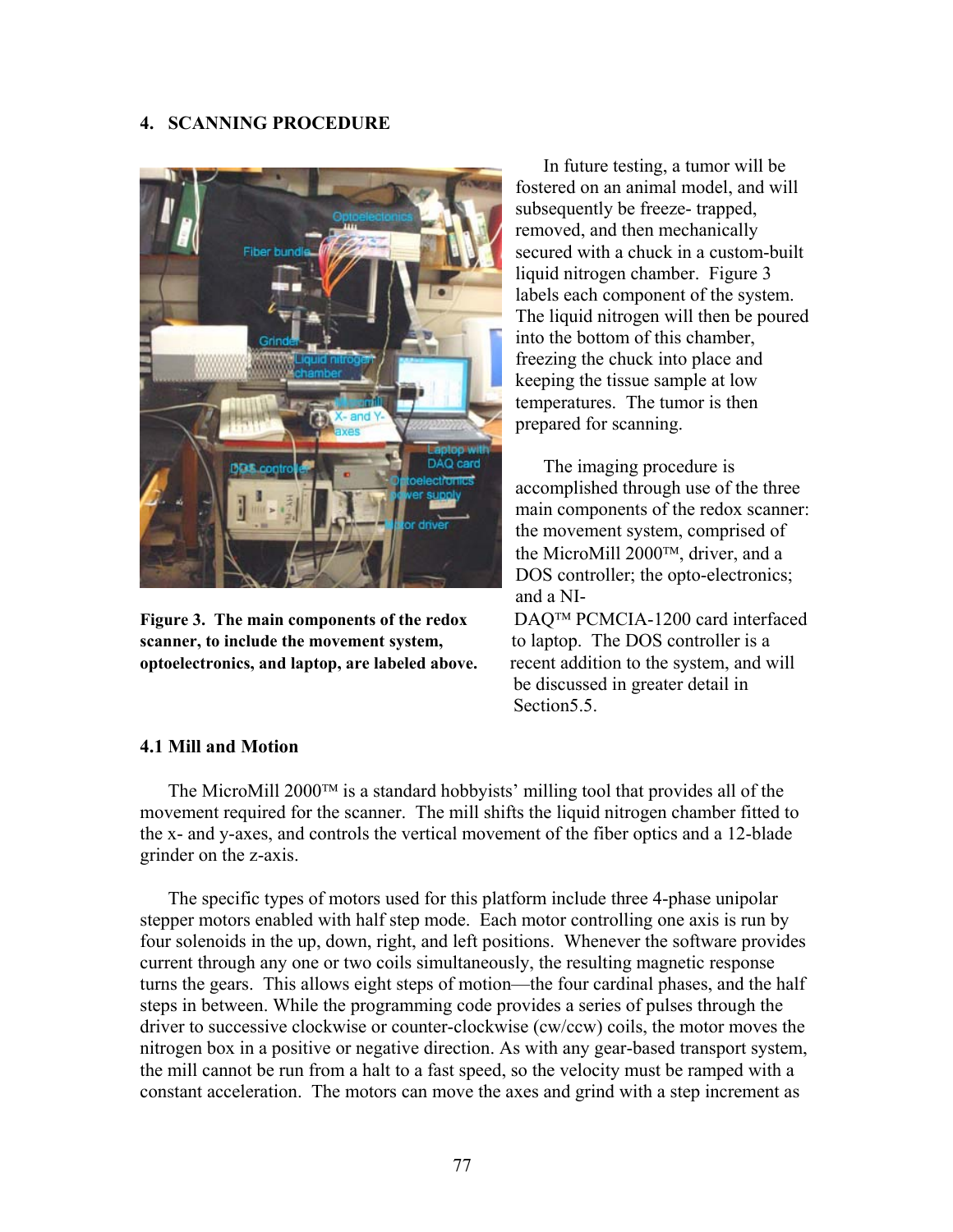small as  $3.175 \mu m$ . The axes also have knobs for manual control, while the motors are unpowered.

Affixed to the x- and y-axes are a Styrofoam<sup> $TM$ </sup> filling chamber for adding liquid nitrogen as well as the Plexiglas $\circledR$  nitrogen chamber that houses the tissue sample. A chuck is fitted on the inside of this box to secure the sample. The optics bundle is held securely by the z-axis. The entire scanning sequence is run by the laptop via the "RedoxScanner" Microsoft Visual  $C$ ++<sup>TM</sup> (hereafter referred to as  $VC$ ++) software developed by the lab and a DOS computer.

The sequence begins by immersing the grinder in liquid nitrogen. The laptop prompts the user to run an initial calibration algorithm, and then the mill calls for the initial grind: It moves the sample underneath the grinder, smoothing out the top layer of the tissue.

The actual scanning motion begins after the sample is repositioned so that the optics bundle hovers over the top left corner of the sample. The sample is scanned from top to bottom (horizontally), and then the sample is moved left, reset to the top, and so on for a total of 128x128 pixels/cm^2 sample surface. The user can alter this scan size as needed.

Since the mill uses stepper motors, there is some play in the gears when shifting directions along one axis. To ensure that the starting position of each scan is on the same coordinates, after scanning down (horizontally) 128 pixels, the reset subroutine calls for fast movement of 133 pixels up and five back down to the y-axis start position.

After the first slice is scanned, the grinder removes 80 µm of tissue, and the scanning process restarts. The end result is eight tissue slices per compound, for a total of 64 images. These can then be analyzed to get a 3-D view of the biochemical, physiological, and metabolic processes of the tissue.

# **4.2 Optics and Data Acquisition**

The optoelectronics and data acquisition funcion as follows. A National Instruments<sup>TM</sup> PCI 1200 data acquisition (DAQ) card is connected to a Windows  $2000^{\text{TM}}$ laptop. The "RedoxScanner" software supplies the light sequence in the form of voltage pulses, which are shuttled through the DAQ card to the driver circuit. The signals then run the light sources in the manner determined by the timing diagram. The flowchart and timing diagrams illustrate the steps in the process, see Figure 4 on the following page. The timing sequence for the sources labeled  $S1-S6$  is  $\{S1, S2, S3, S3, S4, S4, S5, S6\}$ . Source 3 and S4 are given two pulses each, as they excite tissue such that it has both a reflection and fluorescence response. These two responses are measured by separate detectors. To generate near-UV light, SpectraLEDs are used for S1 and S2. The NIR S3 and S4 signals are provided by laser diodes, and S5 and S6 in the visible spectrum are provided by green and yellow LEDs.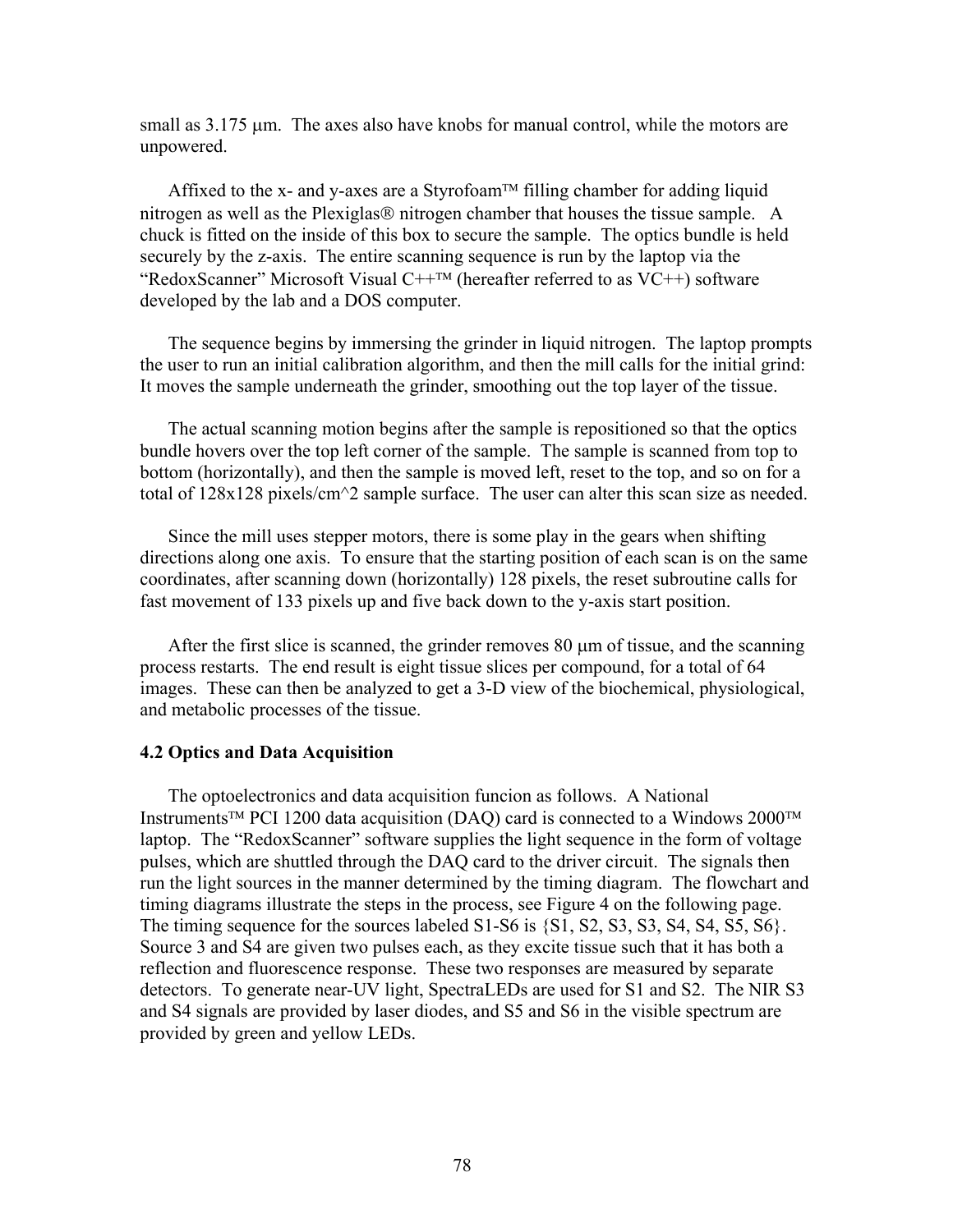

#### Data Acquisition, Memory, and Signal Processing

NADH, FP, ICG, Cy5.5, oxygenated Hb, and total Hb imager BC 435c

#### **Figure 4. Light pulse timing is supplied by the DAQ card, as shown in the flowchart and the timing diagrams. Since the artificial molecular beacons Cy5.5 and ICG (light provided by S3 and S4) both reflect and fluoresce, they have two detectors each to measure these responses.**

The light sources are held perpendicular to and flush against optical fibers. This light guide is secured by the mill, and is held 80 µm above the surface of the sample to maximize photon transmission and for the appropriate resolution. The light is then either reflected or fluoresced and transmitted back through the detector optics. Fluorescence signals are detected by photomultiplier tubes (PMTs), and the reflected light is measured with OPT101 photodiodes.

The DAQ card runs the sampling of the detector sequence simultaneously with the source sequence, in the manner  $\{D1, D2, D3, D4, D5, D6, D7, D8\}$ . These signals are amplified and then sent to the DAQ, where the data are converted from analog to digital, processed through an averaging filter, and output as a \*.txt file. The resultant data can then be imaged by Matlab<sup>TM</sup>. The current data acquisition calls for eight averaged samples taken per pixel, for a total of  $16384$  pixels and a spatial resolution of 80  $\mu$ m. The entire scan sequence takes approximately 6.7 hours, which is 50 minutes per slice, or 183 ms per pixel.

# **5. TESTING AND EVALUTATION**

This project is a work in progress, so all work accomplished, intermediate results, and debugging are presented here.

By the beginning of SUNFEST 2003, the macroscopic designs and specifications had already been determined. As an updated prototype of an older redox scanner, the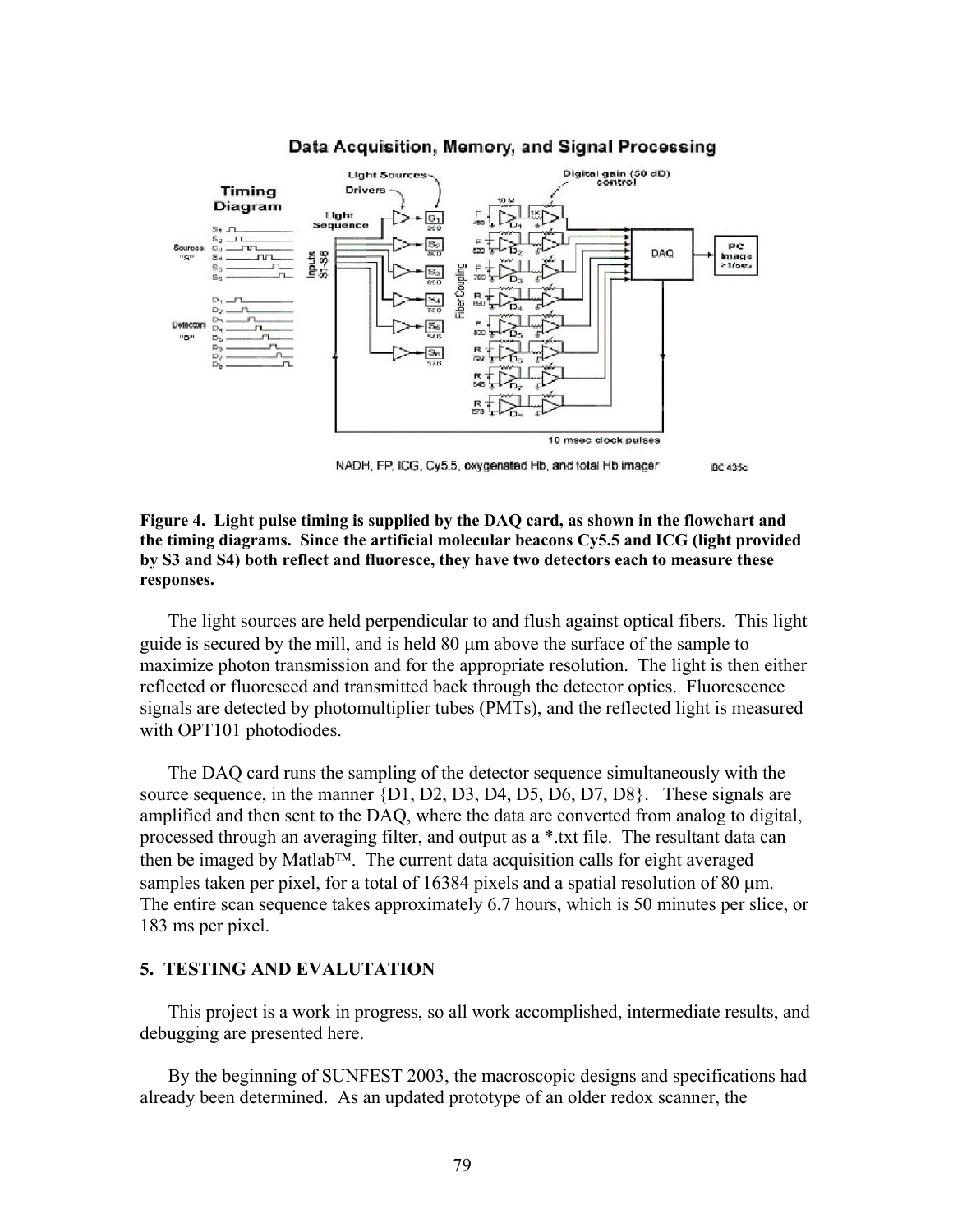$128x128$  pixels/cm<sup> $\sim$ </sup> (80 µm) resolution had been concluded to be optimal. The primary researchers in the lab had decided to add ICG, Cy5.5, Hb\_O, and Hb\_T to the list of scanned chemicals. The mill was already assembled, the liquid nitrogen box was built, VC++ code to run both the mill and the optics had been written, the fiber optics bundle had been coupled, and a first driver circuit had been constructed.

The following sections discuss the solutions and troubleshooting for various software and hardware problems observed in the system.

### **5.1 Software Calibration Bugs**

During the first tests of the graphical user interface (GUI) for the mill, the original motion and calibration sections of the VC++ code prevented the end user from completing the calibration sequence. This problem stemmed from confusing conventions used to designate the axis motion, and the incorrect documentation of this movement. The "MMTest" code, designed to test the axes and familiarize the user with the positive and negative conventions, contradicted the "RedoxScanner" code concerning directional mapping.

The mechanical movement system on the mill was difficult to visualize, which exacerbated the situation. To scan, the fiber optics system that sampled the data was stationary while the box and the grinder moved, which was a somewhat unorthodox configuration. In addition, the knobs on all the axes did not turn clockwise or counterclockwise consistently to move in any "positive" labeled direction.

After several false starts, it was determined that the easiest way to picture the system was to relate the horizontal x- and y-coordinates to standard graphing axes. It was important to note that the x and y direction conventions were taken with respect to the movement of the liquid nitrogen box underneath the optics. Facing the mill, the "positive" motion was right for the x-axis and up for y-axis. On the z-axis, vertical up and down moved the grinder and the optics in those directions. These conventions are illustrated by Figure 5 .

**Figure 5. Directions are shown by the arrows and their corresponding VC++ functions. The circular arrows indicate the cw/ccw turning of the axis knob when moving in that direction.**

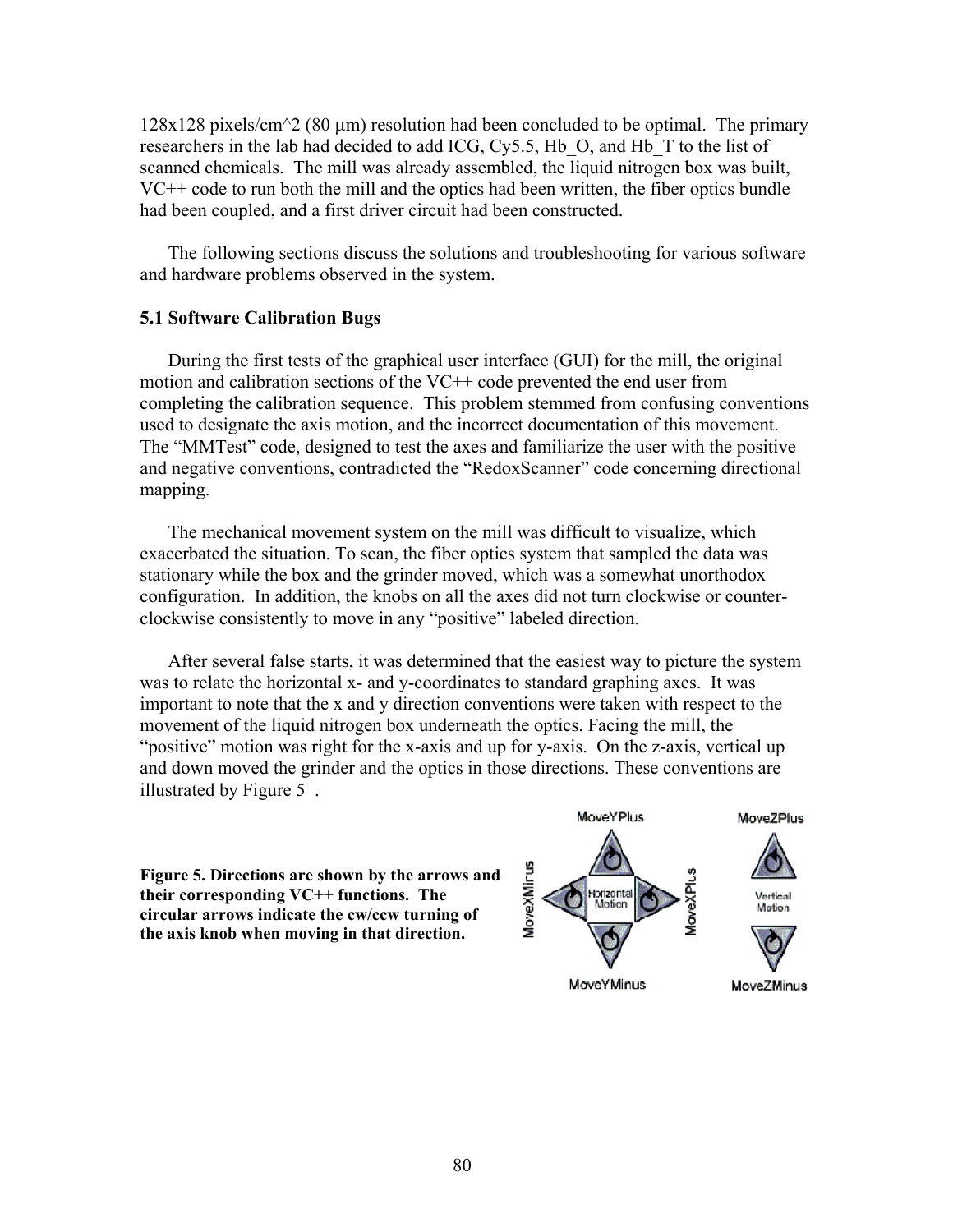Viewing the system from the perspective of the optics and sample provided an entirely opposite and wrong orientation. For instance, if the box moved left on the axes, the fiber tip over the sample moved right.

Several coding errors were discovered in the original programming based on direction assignments. In the initial calibration instructions, the final segment of code would not allow the user to move the box in the left direction and thus set the sample in the correct initial scanning position. This error was rectified, and the user was given more precise control during calibration. By altering the GUI, the motion code, and demonstration graphics for clarity purposes, the process was simplified. A glitch exhibited through faulty z-axis control on the grinder was located and corrected. In the original code, the xaxis movement was insufficient to smooth the entire sample. This could have lead to errors in the scan data, so the distance of the grinding sequence was lengthened.

# **5.2 New PCB Source and Detector Driver**

The first circuit built to control the light sources and detectors never operated satisfactorily. The design for this printed circuit board (PCB) was pieced together from previous circuits in the lab that were built for the purpose of imaging, but incorporated a feature that was unnecessary for the purpose of the redox scanner—a sample and hold architecture inherited from a Time Resolved Spectroscopy system. The biological tissues that will eventually be imaged by the redox scanner system will be static, both physically because they will be *in vitro* and chemically as a result of the flash freeze process, so there is no time-dependency. This extraneous portion of the old circuit reputedly caused the most problems in the system.

A new version of the circuit was designed with Protel<sup>TM</sup>software and sent to Advanced Circuits to be manufactured. Several items were updated in this version, including the deletion of the sample and hold construction. The circuit layout was also improved to provide for easier troubleshooting. Figures 6 and 7 illuminate the layout and final design of the circuit. After the new PCB was received, some additional work was required to make the circuit operational. The various components of the circuit were soldered to the board, and individual LED driver circuits were constructed and connected to the system. The old sample and hold architecture called for different source and detector timing, so the "RedoxScanner" software was updated to reflect the new sequences (shown in Section 4.2).



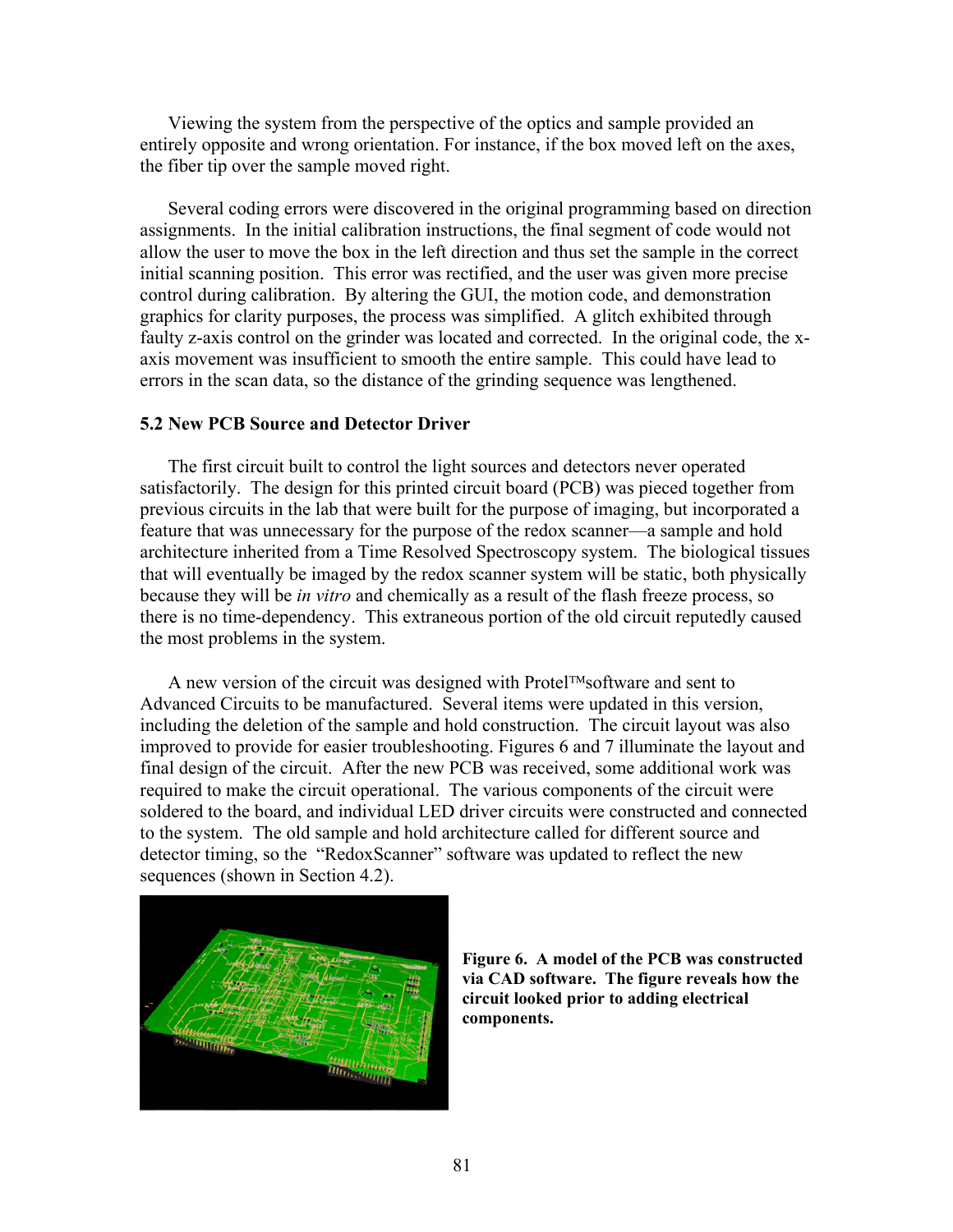

# Data Acquisition, Memory, and Signal Processing

NADH, FP, ICG, Cy5.5, oxygenated Hb, and total Hb imager BC 435c

Figure 6. The new PCB schematic was designed with Protel<sup>™</sup> prior to its manufacture. In **the upper right are the DAQ card connections, below that are the high voltage power supplies for the PMTs, to the center are the source and detector busses; on the bottom center are various other power supplies, and the left shows the amplifiers for the signal outputs.** 

# **5.3 High-Signal Attenuation and Noise**

# **5.3.1 Initial trial of redox scanner**

After the new PCB was implemented and tested, the redox scanner was equipped to record its first image. To prepare for the trial run, the PMTs and photodiodes were exposed to a controlled amount of white overhead fluorescent lighting, and the voltage output was evaluated with a multimeter. This verified that white light, stronger than any signal that would be provided to the system, output nearly 5V, which is the maximum allowed by the system. Source 1 of wavelength of 360 nm fluoresced on bright white paper, and at 460 nm, S2 fluoresced with yellow highlighter. At the time, S1 and S2 were the only operational sources, so they were tested with a very simple standard—a smiley face drawn on bright white paper with black marker. This standard was affixed to the top of a plastic block held in place by the chuck. The hypothesis was that the output from D1 would be clearer than that from D2, since white is the optimum color for fluorescence of S1 and not S2. Results were achieved by using the default setting of  $128x128$  pixels/cm<sup> $\sim$ </sup>2, with the number of slices set to 1 and the distance from fiber tip to sample under 1 mm (a method to calibrate this height to 80 µm has not yet been determined). The fiber tip was lowered closer to the sample in Trial 1. The testing outcomes are demonstrated in Figure 8.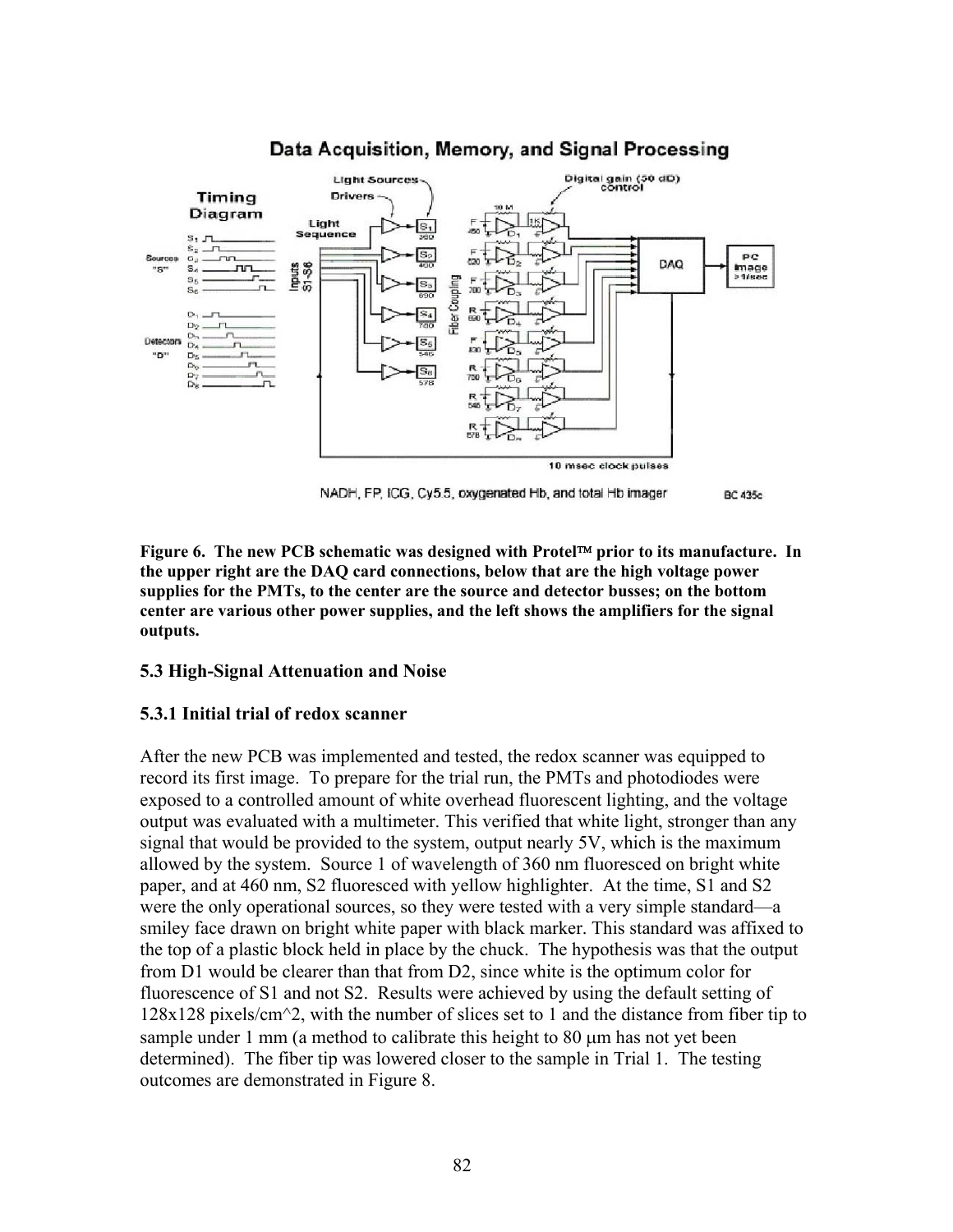**Figure 8. Red corresponds to the maximum output signal from the imager, and dark blue designates zero signal. Based on this scale, these two tests indicated very low signal-tonoise ratio. The rectangular areas signifying no signal on the right of the samples corresponded to times when the scan cycle was intentionally interrupted.** 

Comparing the images from the two different sources elucidated the capabilities of the circuit up to that point. The images clearly indicated that S2 experienced better signal transmission than S1, which contradicted the hypothesis, but was



Smiley Face Imaging Test

a reasonable result. This signified that not all source and detector fibers in the optics could be used interchangeably. If the distance between the fibers was too large, little or none of the signal was transmitted

These observations have established the methods for further testing. In future trials, pairs with more similar/better output characteristics should be chosen. The intensity of the images from two different light sources may not be directly comparable without a significant amount of calibration. The initial step in the trial should have been to calculate the offset (the noise measured when the detectors are held in complete darkness) via the VC++ software. This was not accomplished in these tests due to the difficulty of transporting the prototype to a dark room.

Performing this test in the future should eliminate small inconsistencies between the detectors, but still will not ensure that each signal will be amplified equally. To accomplish this, the scanner should be calibrated prior to use with a standard having a known value for each of the six chemicals. By scanning the standard prior to actual use, the intensity of the signals could be adjusted in the software to show an empirical, rather than a relative, voltage output.

The images indicated that other seemingly trivial distances also played significant roles. As the distance from source to sample decreased (starting from under 1mm), the signal transmission increased as long as the source-detector distance in the fiber was small. The intensity of the signals from the first trial was noticeably higher, thus reconfirming that 80 µm was a reasonable depth for good transmission. In addition, the separation between individual detectors meant that while the scanned areas overlap, the images from two chemicals would not show the same 128x128 pixels. Compared to the D1 image, the D2 image was shifted a great deal to the left. This finding lent further weight to the argument that output signals from different chemicals were not immediately comparable.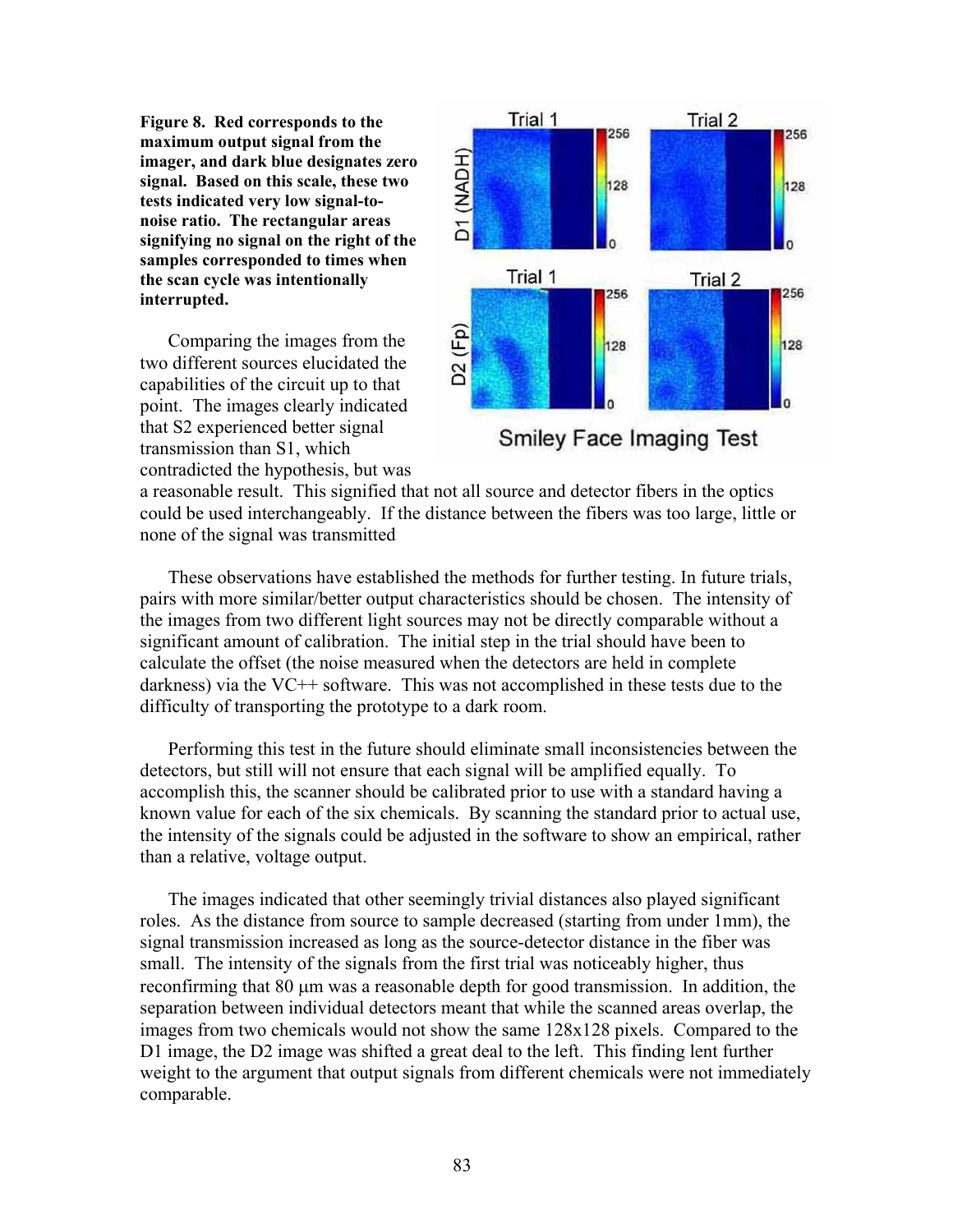The core issue was that the signal-to-noise ratio was far too low. Ideally the lights should fluoresce very strongly with a white standard. Even the strongest signal from Fp did not show half of the maximum output voltage, which was unacceptable for accurate imaging.

# **5.3.2 Light guide signal transmission**

Many factors contributed to the low signals. One issue involved the transmission of the light through the source optics, and the subsequent reflectance of the signal back into the detector fibers. The fiber tip coupling was designed to have the symmetry shown in Section 3.2 Figure 2. Note that in this design, there was one source fiber close in distance to at least one detector fiber. All source/detector pairs would have a similar separation distance.

Because of the difficulties of manufacturing such an optics cable, the machine shop was not able to build the coupling to the specifications. In the real fiber coupling, all the detectors were bundled together in the middle and toward one side, so that they nearly touched two of the source fibers. This greatly affected the transmission of the signals, as shown by the following evaluation of the optics.

To test which source and detector fibers should be combined to maximize output signals, a green LED (578 nm) signal and a specific photodiode were employed to evaluate each individual combination. The six source and eight detector fibers were labeled alphabetically for ease of identification, and a mirror was used to simulate absolute reflectance conditions of the sample. The tests were conducted with a fiber tip/sample separation of under 1 mm. With the "RedoxScanner" software running, the DAQ card supplied a pulse train throughout the system. The voltage output from the photodiode detector was measured with an oscilloscope set for data averaging of 16 samples. The results are shown in Figure 9 below.

|                 | Source Fibers (Rea) |    |      |      |      |      |      |      |  |
|-----------------|---------------------|----|------|------|------|------|------|------|--|
| <b>Detector</b> |                     | ΙA | В    | C    | D    | E.   | F    |      |  |
| <b>Fibers</b>   | A                   |    | 2.16 | 1.44 | 0.00 | 1.28 | 0.00 | 2.80 |  |
| (Orange)        | B                   |    | 0.00 | 0.00 | 0.00 | 6.80 | 0.00 | 5.84 |  |
|                 | С                   |    | 0.00 | 0.00 | 0.00 | 1.76 | 1.20 | 3.52 |  |
|                 | D                   |    | 2.80 | 1.72 | 0.00 | 1.68 | 0.00 | 6.80 |  |
|                 | E                   |    | 2.96 | 5.52 | 0.00 | 0.00 | 0.00 | 1.52 |  |
| in mVpp         | F                   |    | 5.96 | 2.16 | 0.00 | 0.00 | 0.00 | 3.04 |  |
|                 | G                   |    | 0.00 | 2.24 | 1.20 | 0.00 | 1.20 | 1.44 |  |
|                 | H                   |    | 0.00 | 0.00 | 0.00 | 1.68 | 0.00 | 8.80 |  |

*Source Fibers (Red)* 

**Figure 9. The highlighted output signals were the only ones completely distinguishable from the system noise. Source fibers F and A transmitted light such that multiple detectors could identify the signals, but Sources C and E did not have any detectors capable of sensing any signal. This signified that the fiber coupling geometry was not usable for the purposes of the redox scanner, since all fibers were necessary for experimentation.**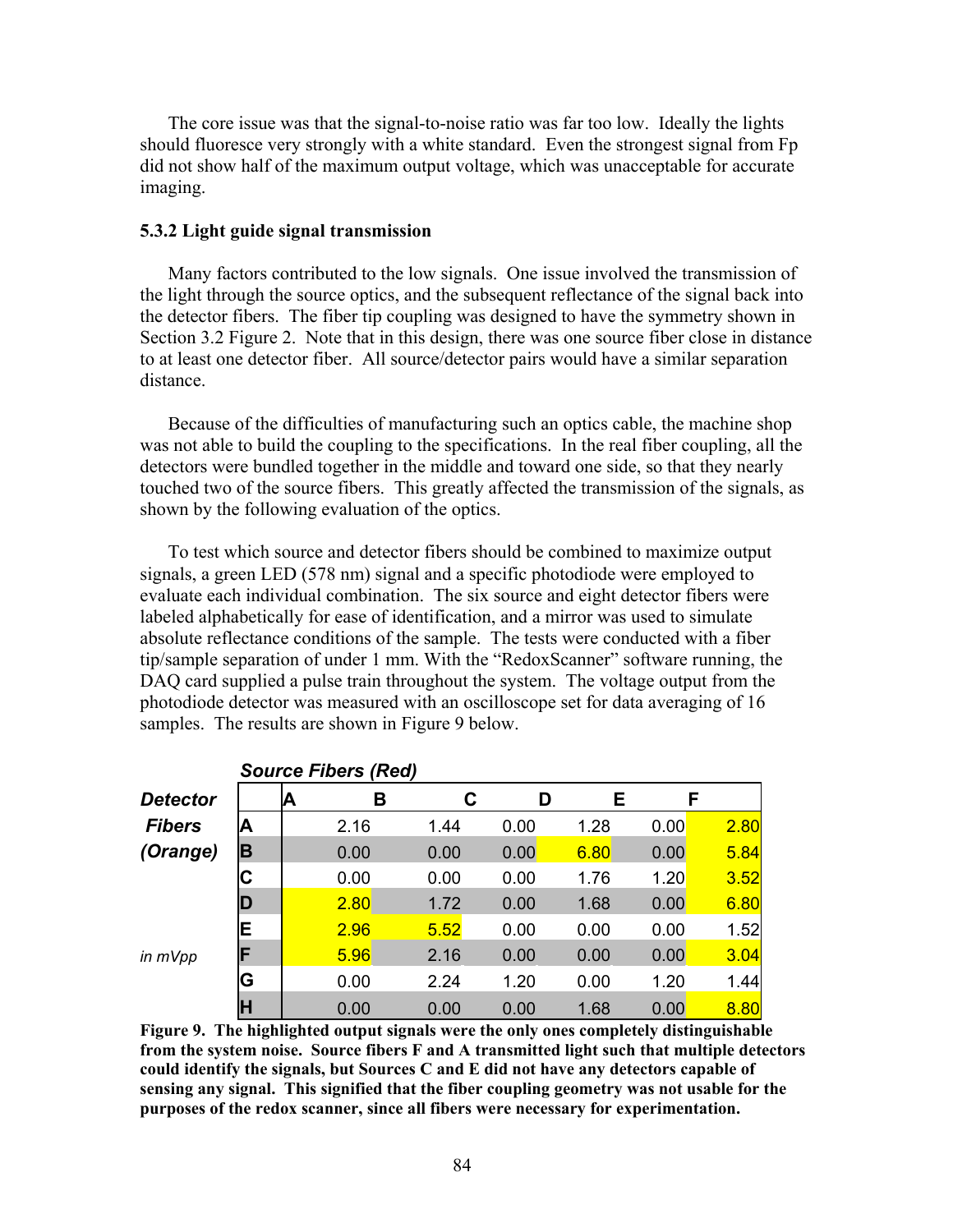It was important to note while the signals were very small, this was directly related to fiber tip/sample separation. An output voltage difference of up to two orders of magnitude larger was detected by adjusting this separation, so the results of this test are relative, not empirical. The relationships between the source and detector transmission remained constant at all separations however, so this test was a valid indication of coupling quality.

The yellow highlighted values specified the voltage pulses that were definitively distinguishable from the system noise. Two of the source fibers, C and D, do not have any detectors that transmitted the signal. This was a major problem, and indicated that with the current fibers two of the signals cannot be transmitted. On the other hand, fibers A and F conveyed signals well through multiple fibers. Making an informed estimate of the geometry of the system, it was concluded that source fibers A and F were the closest to the detector bundle, source fibers B and D were touching A and F to either side, and source fibers C and E were the farthest from the detectors.

Recoupling the fibers would be an expensive and time-consuming process, so the faulty optics configuration was used for the remainder of the SUNFEST program. The source and detector pairs were chosen through results from the chart to enhance transmission as best as possible with the extant geometry.

In addition to the combined source/fiber coupling problem, the coupling on the other end between individual fibers and the detectors was flawed. For the optimal configuration for signal transmission, the fibers were screwed into a coupling in the optoelectronics box. The fiber tips would then be secured flush against and perpendicular to the detectors. In practice, an acceptable signal could be transmitted only when the fibers were adjusted in the couplings by hand during the scanning process. Inspection of the couplings revealed that they were too long, causing a gap between the fibers and detectors. Cutting down the threads on the coupling removed this distance and greatly enhanced the signal.

#### **5.3.3 OPT101 photodiode and LED efficiency**

The efficiency of the OPT101 detectors was evaluated with the goal of enhancing the signal through other means. In the smiley face test, it was noted that the output signals from the green LED (578 nm) were extremely small. The output voltage of a yellow LED (546 nm) was assessed to find the signal was only slightly larger than that from the green LED.

The OPT101 specifications were reread to reveal that they were not optimal for detecting signals from the green and yellow LEDs. An ideal 850 nm infrared light source was expected to have an output of  $0.60V/\mu$ W. The output decreased linearly with decreasing wavelength, such that the yellow LEDs could be expected to have a signal of  $0.375$  V/ $\mu$ W and the green LEDs  $0.30$ V/ $\mu$ W, half of the optimal output voltage. After briefly evaluating the option of choosing different detectors that focused on the yellow and green wavelengths, the idea was discarded. The new PCB design was created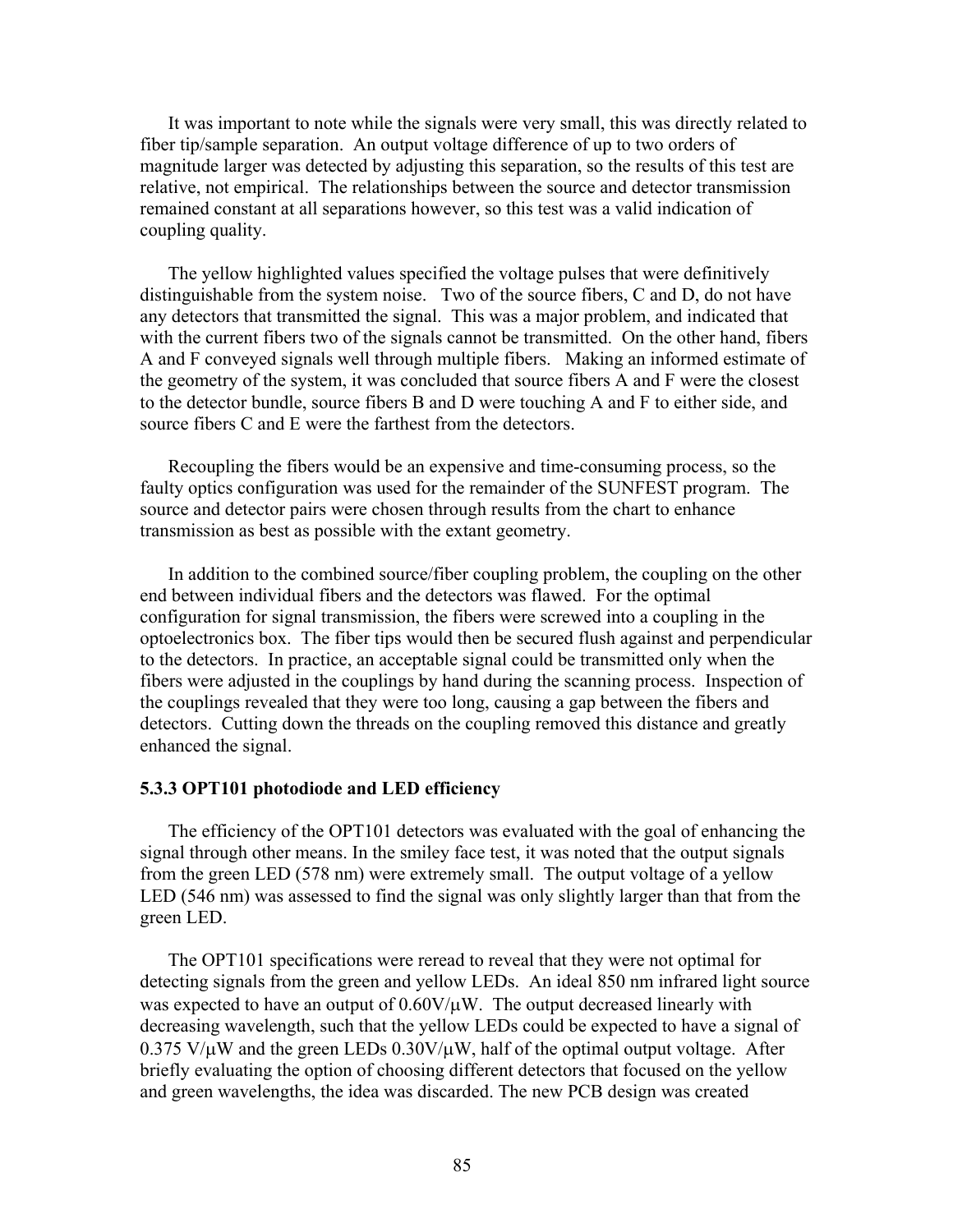specifically to use the OPT101s, and the alternate pinout arrangements and voltage requirements of different detectors would have made it very complicated to integrate them into the chip.

It was ascertained that the best way to increase the output signal was to maximize the power output of the LEDs. Since the signals would be pulsed and not continuously powered, a new driver circuit using a BJT and various resistors was designed to run the LEDs at the high end of their power specifications. This circuit increased the LED supply current to  $45mV$  (where I<sub>peak max</sub> = 50mV) and the voltage to 3.0 (where V<sub>green max</sub>  $= 4.0, V_{\text{yellow max}} = 3.0$ .

Several other measures were taken to increase the signal-to-noise ratio. To augment the voltage signal after the detectors, the feedback resistor on the amplifier was replaced with one of much higher value,  $22M\Omega$ . This linearly increased the amplification, but only increased noise by the square root of 22M, giving a signal-to-noise ratio of 5:1. During the testing process the photodiode output signals were discovered to have a highfrequency noise. To eliminate this, RC low-pass filters using 2.2µF capacitors and  $1.1\text{M}\Omega$  resistors were added to the circuit after the output voltage amplification.

The end result of all the troubleshooting was that the output signal was much improved, but still did not have the clarity and magnitude desired for accurate scanning.

# **5.4 Matlab Image Processing**

The only imaging software that existed for the scanner was the status monitor on the "RedoxScanner" GUI. The "Redox" imaging program was constructed with Matlab  $v.6.1<sup>TM</sup>$  to reliably image and save in picture form the output from VC++. A screenshot detailing the "Redox" GUI appears in Figure 10.



**Figure 10. The Matlab "Redox" imaging software was designed to be as user-friendly as possible, and to show as many or as few slices of a sample that a user specifies. In addition, it was intended to resemble the VC++ GUI for simplicity.**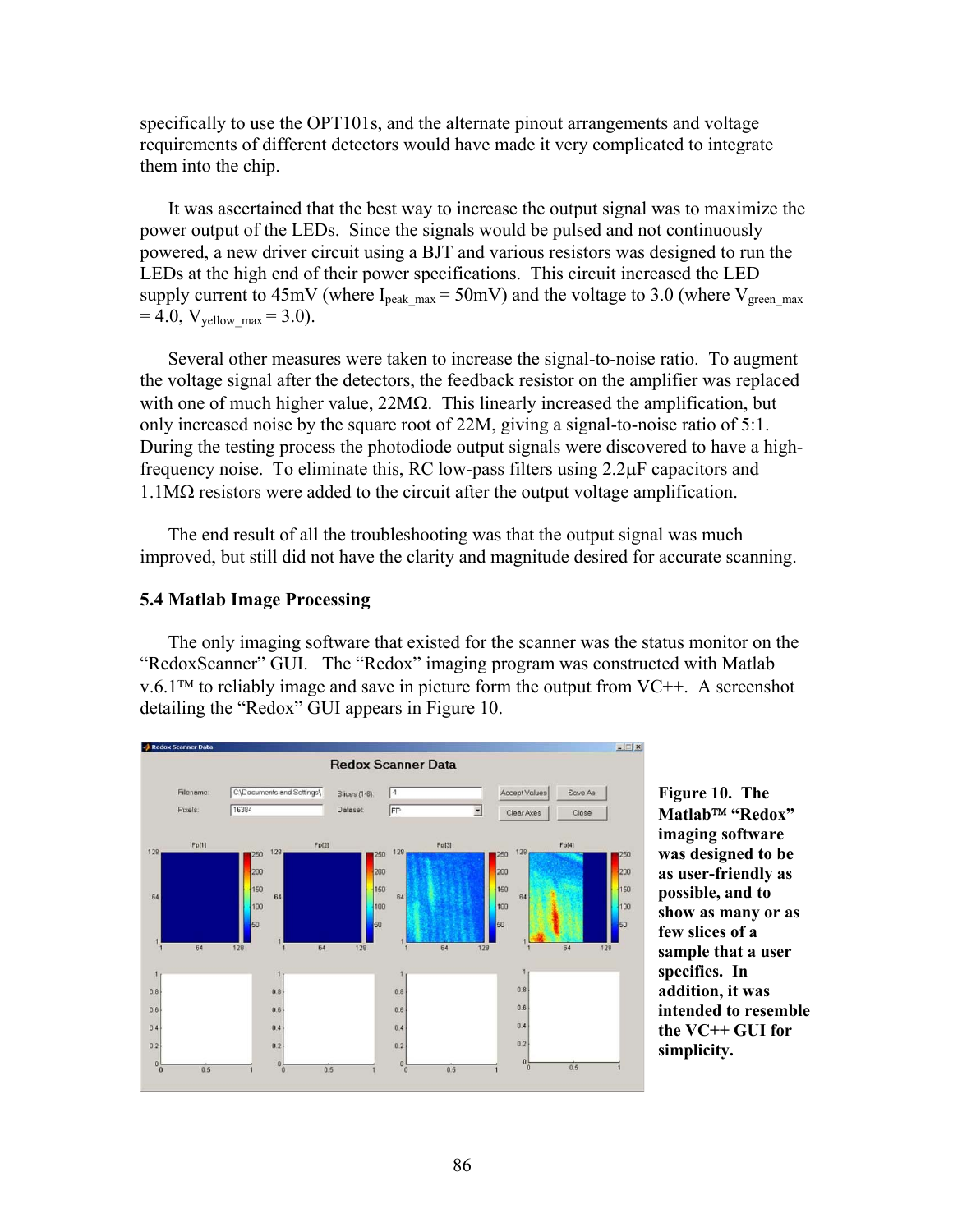The layout of the Matlab<sup>TM</sup> GUI was designed to look similar to the VC++ GUI; however, there were several notable differences. As with the VC++ software, the end user was presented with pictures of up to eight slices at one time, but all these slices were of the same chemical, rather than being specific slices of all chemicals. Since the amount of chemical present in tissue changes with depth, this layout was determined to give clearer information about tissue health. Through the GUI the user could open the \*.dat output file for any scan sequence and set the number of sample pixels, the number of slices, and the chemical under observation.

The data were then imaged in the following manner. The number of pixels entered by the user was interpreted as a square sample size. The \*.dat file information consisted of voltage values between –1000 and 4096, which corresponded to a signal output of –1 to +5V multiplied by 1000 by the DAQ card and coded in binary. Each pixel voltage value was imported into a matrix and rescaled to have a color value between 0 and 256. These data were printed out to the screen with a colorbar to show the color to intensity scale.

The user could then choose to view another chemical from the same scanning sequence, or select data from another scan sequence and reset the number of pixels and slices accordingly. The images are saved separately to a \*.tiff file in a user-specified path.

#### **5.5 Windows Timing Delay Causes Motion Lag**

The original hardware configuration was a compromise between two system configurations. The Micromill 2000 was designed only to run under non-Windows DOS. The DAQ card was supported only under Windows<sup> $TM$ </sup> platforms. Non-Windows DOS cannot run programs simultaneously with Windows on one computer, so the VC++ code had been created to bridge the two and run the mill under Windows-based DOS. Thus in this hardware arrangement, a Windows  $2000<sup>TM</sup>$  laptop ran the optoelectronics through the DAQ card and simultaneously supplied pulses to the Micromill driver through the serial port. This configuration caused the most critical problem in the system, and was the most difficult to debug.

#### **5.5.1 Initial hardware and software debugging**

During the initial calibration of the Micromill prior to scanning, the motion along the x-axis was inconsistently choppy. In the original configuration, all the Micromill motion was controlled directly by the "RedoxScanner" software. Believing the lag to be a software issue, the calibration code was examined. The function FastMoveX() was responsible for the specific movement in question, but the other places where it was used did not seem to replicate the choppy motion. The DAQ card specifications verified that it was being utilized to the bottommost level of its capabilities, eliminating the possibility of a buffer bottleneck.

The next course of action was to investigate a hardware issue. When the machine was first implemented, the mill experienced similar lagging problems. These were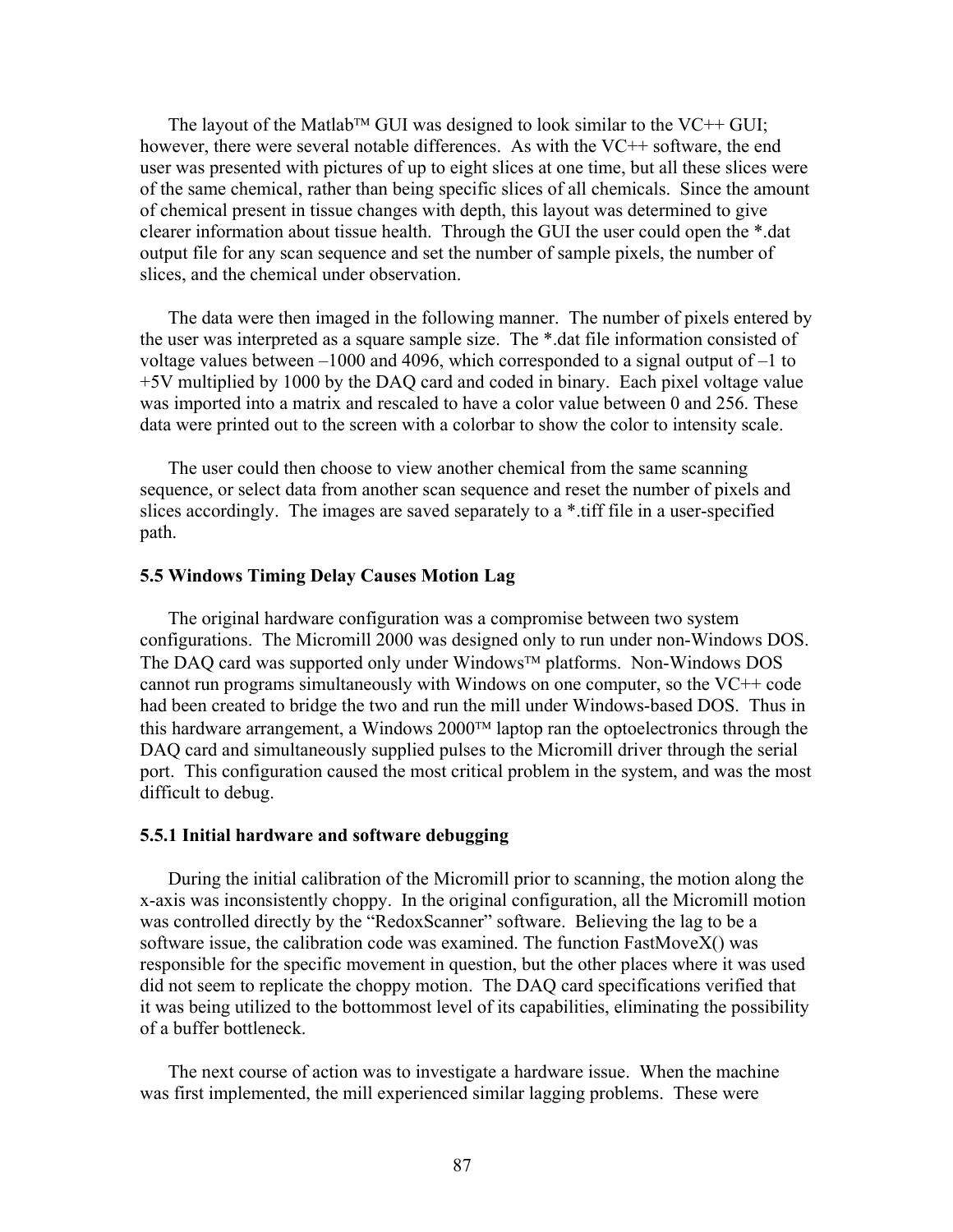resolved by running the mill at a steady rate for approximately 36 hours to prime the machine. The mill had not been operated for several months prior to the new problem cropping up, so repriming the machine seemed a feasible solution. The machine was lubricated and simple VC++ test code, "MMBurnIn," was then written to ramp the mill to a high speed and then decelerate back and forth across the x-axis 500 times. Observation of the final sequences verified that the x-axis movement had not improved.

The proprietary "MPS2000" DOS Micromill software was then evaluated to determine whether the problem stemmed from the VC++ or a hardware malfunction. Simple G-code programs were coded to provide x-axis movement in the DOS software. At that time DOS could be run only from a Windows shell. When asked to move slowly the program behaved correctly, but when supplied a very fast ramp the motion was again choppy and the gears ground. To confirm that the problem was necessarily with the xdirection, the signal outputs to the x- and y-axis motors were switched from the power supply, and consequently the y-axis behaved erratically. This indicated that the problem was not in the VC++ code or in the Micromill 2000 hardware.

A series of tests was then conducted on the control signals from various hardware sources. The Micromill driver box that drove the motors was dismantled and probed with a multimeter, which did not provide any useful information. The graycode outputs from the DAQ card were tested with an oscilloscope. The DAQ was assessed using the "MMTest" software, causing the graycode to step by mouse click event, and the signals were found to be very clean 5V ramp functions. In hindsight, the frequency of the "RedoxScanner" graycode should then have been evaluated, which would have immediately explained the problem. Instead, this line of evaluation was suspended.

# **5.5.2 Grid imaging test**

An experiment was conceived to find both the accuracy of the x- and y-movement and the affects of the lag on the sampling. The analysis methods used to capture the previously mentioned smiley faces were replicated here, with the exception of a different standard. Again, S1 and S2 were the test sources. A 1 cm<sup> $\sim$ </sup>2 grid was drawn on bright white paper with a black fine-tipped pen. The grid consisted of vertical lines drawn every 2 mm, and horizontal lines drawn at the top, 5 mm down, and at the bottom of the grid. Two of the resulting rectangles were colored in with fluorescent yellow highlighter to test S2 fluorescence. The results of three different scans are shown in Figure 11.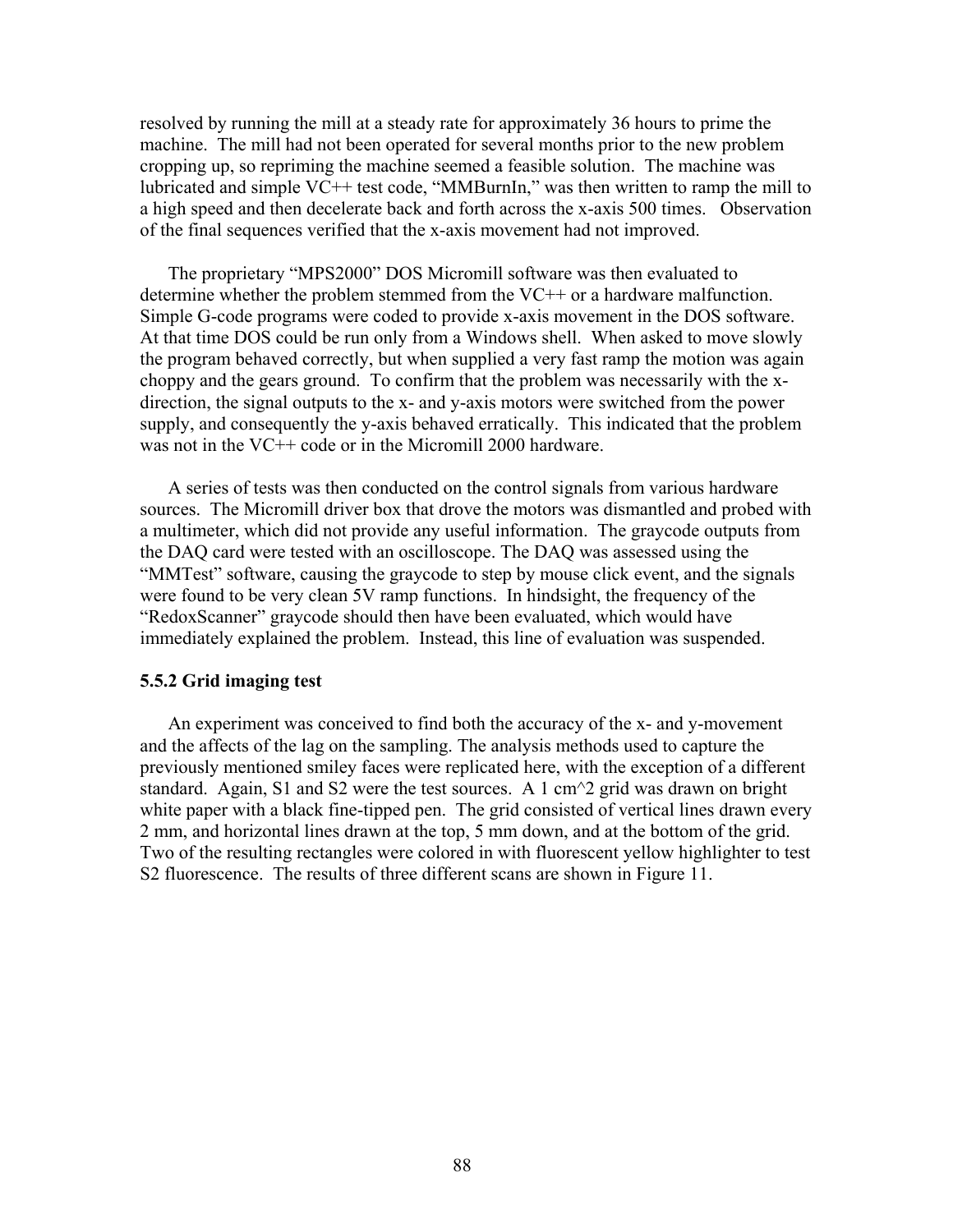

**Imaging Grid Test** 

**Figure 11. When imaged in the "Redox" software, the data denoted that the scanner had interpreted the grid as slanted lines. This proved that data had been lost somewhere in the scanning process, and and gave credibility to the theory that the delay was a Microsoft Windows problem.**

These test results echoed those of the previous test in several ways. Source 2 revealed much better signal transmission than S1, as replicated in the smiley face test, and the dependency of signal to fiber height was firmly established. But the smiley face test utterly failed to convey one major fact.

In Figure 11 the images show straight vertical lines, signifying that the standard was placed straight on the sample bed. However, all the pictures reveal the center line to be slanted diagonally up and to the right, rather than at 90° to all the intersecting vertical lines as it was drawn. This demonstrates that not only are data lost in the process, but that it must occur during the y-axis movement as well, because no data are acquired during x-axis movement.

From all the evidence, troubleshooting, and process of elimination, it was ascertained that Windows<sup>TM</sup> timing itself caused the lag. The clock pulses provided by the OS did not have consistent timing frequency (which we could discovered earlier by testing the graycode). A consistent frequency is required only for acceleration and deceleration, which explains why the fast movement was affected while normal motion was not. It was now apparent that the Micromill could not be run directly from the laptop, so the system necessitated re-engineering.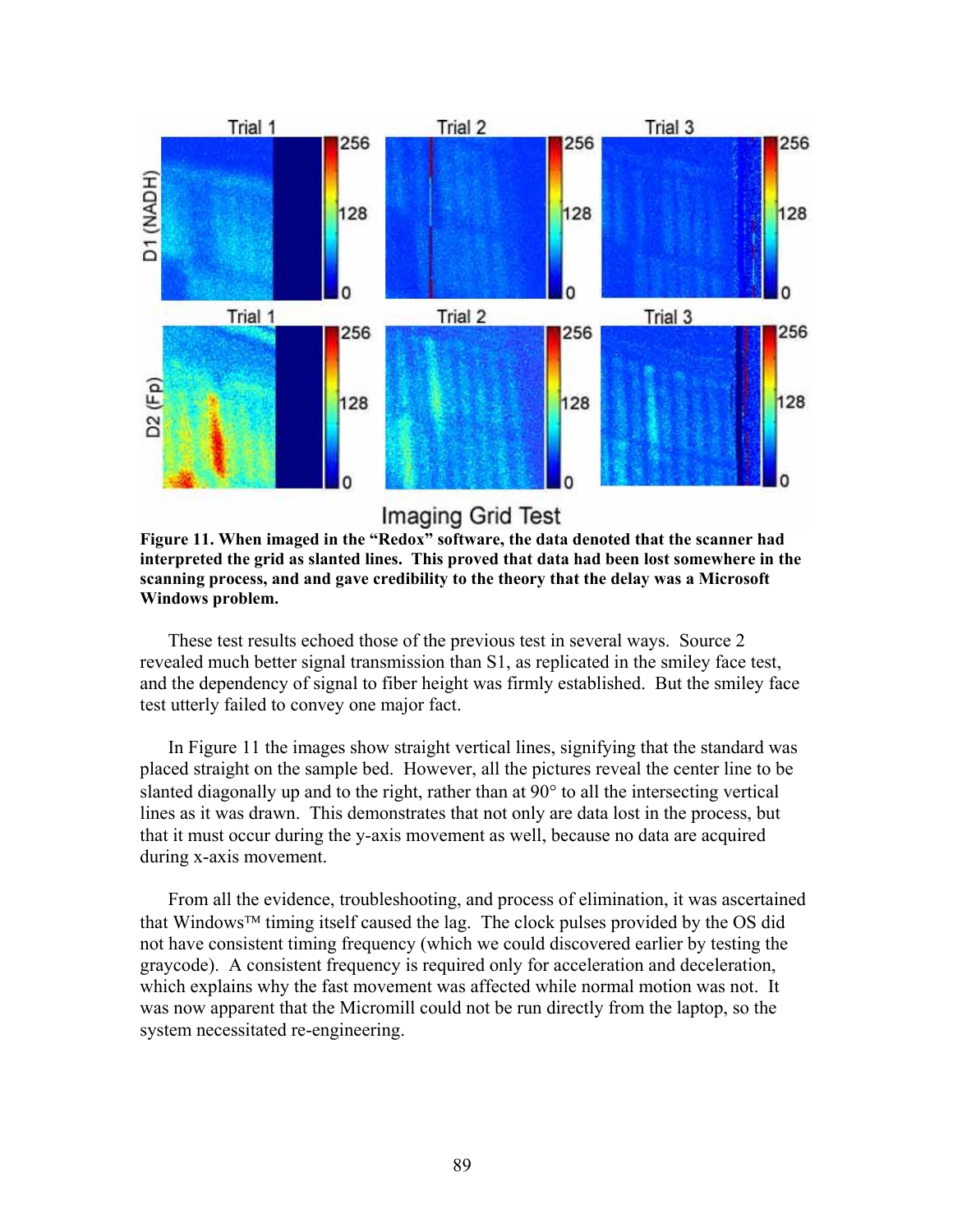#### **5.5.3 Implementation of DOS controller**

As recommended by the Micromill manufacturer, an alternative design was established that employed a DOS computer to function as a controller for the motors, isolating Windows<sup>TM</sup> from Micromill timing. DOS, unlike Windows<sup>TM</sup>, does not multitask, and thus could time pulses very accurately. The laptop was connected to the DOS box via serial cable, and the DOS computer was linked to the Micromill motor driver through its parallel port.

The VC++ software was updated, and new software was developed to interface the laptop/DOS and DOS/driver systems. In the new VC++ serial port protocol, the laptop passed five bytes to the DOS box every time a new movement was requested. The first byte could be one of two binary numbers. A value of 64 designated the most significant bit (MSB) of a new codeword, and 128 specified a reset. When the "RedoxScanner" program was closed, it output a 0 byte to the system. The DOS box read the 0 and output a 128 to clear previous values. The second byte signified the direction of the movement. The directions  $\{X^+, X^-, Y^+, Y^-, Z^+, Z^-\}$  were coded by  $\{1, 8, 2, 16, 4, 32\}$ . The third, fourth, and fifth byte determined the distance traveled in the direction requested. For each byte, the first six least significant bits were employed for distance, for a maximum of 262,143 steps per codeword. The two MSBs were purposely left blank, so they could not be misconstrued as 64 or 128. The DOS box sent a signal confirmation back to the laptop while the codeword was processing. It then provided the Micromill motor driver with all the timing and signal pulses required for motion along the axes.

 This system was newly implemented, but initial testing confirmed that it completely solved the fast motion lag. The laptop could now devote more processing power to data acquisition and seemed to read the grid standard accurately, although no data are currently available to demonstrate this.

#### **6. RECOMMENDATIONS**

There are still several major topics to be addressed. The picture quality must be increased, and the optics coupling must be redesigned. Recoupling may increase the output voltage significantly and solve the signal attenuation problem, thus increasing image clarity. During testing, an interrelationship was noted between the source-todetector distance, the fiber to sample distance, and there may have been a dependence on wavelength as well. This should be calculated ideally as well as empirically to determine the exact geometry of a new fiber coupling to optimize light transmission.

Better image quality can be attained through additional means. To increase the signal clarity, the VC++ software can be set to average more samples per pixel. The DAQ card uses only a small percentage of its processing capability, so the averaging could be increased from 8 samples per pixel to 50 or 500 if there is no resulting lag on the laptop. Also, using smaller-diameter detector fibers in the redesigned fiber coupling will provide increased resolution when the software is adjusted for a smaller step size. However, a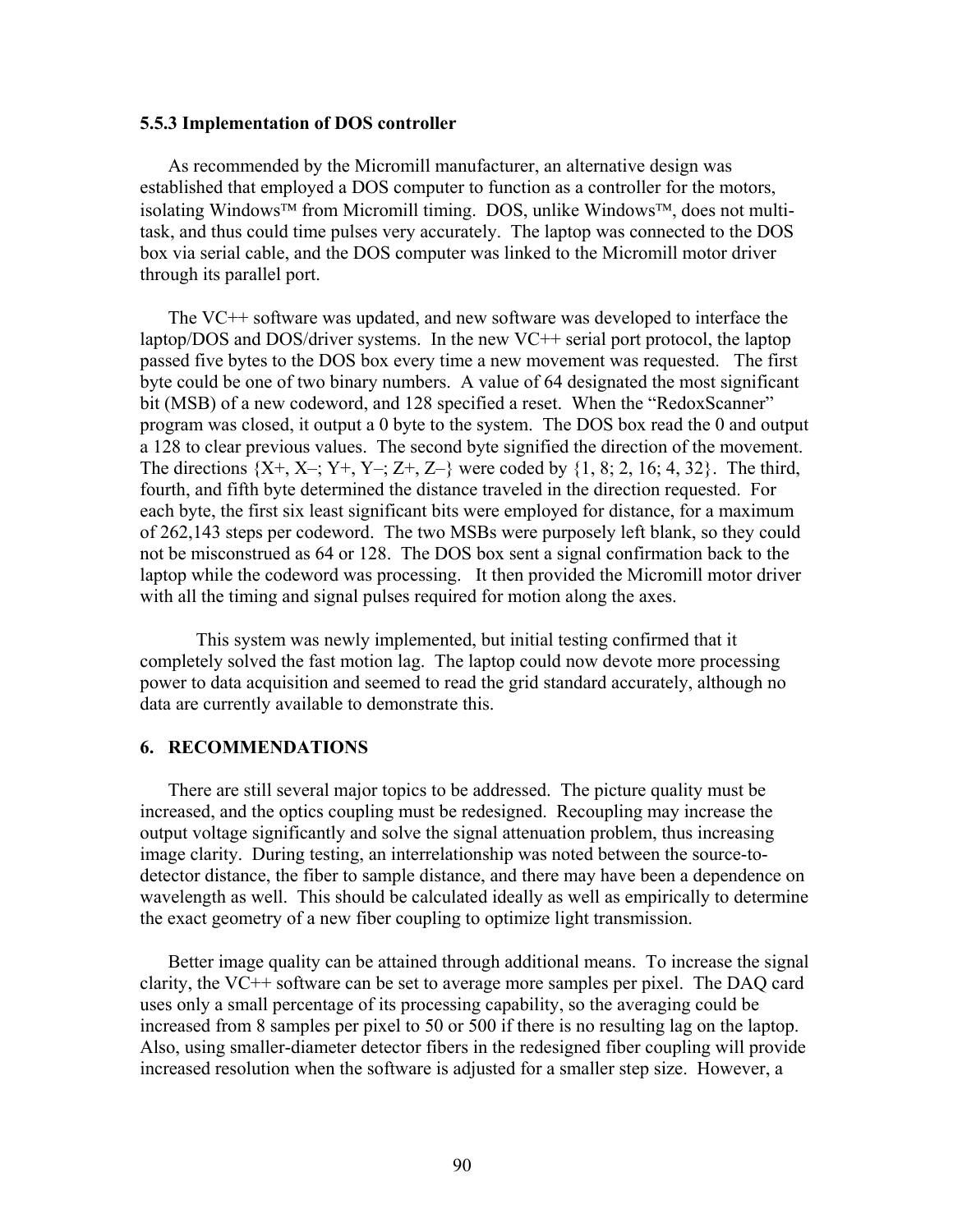smaller fiber will be even less likely to transmit light, so the transmission characteristics should be calculated carefully to decide if this is feasible before implementation.

Several minor glitches in the VC++ software must be fixed. Currently, the software divides the number of slices by the assumed sample depth (1 cm) to calculate the depth of the sample grind. For instance, in a scan with eight slices, the depth of each grind will be  $1/8$  cm. The grind depth should be set at a constant value of  $80 \mu m$ . Also, when the user enters a scan size other than 16384 pixels, the computer does not interpret this as a square image. Instead, it scans down 128 pixels for as many rows or partial rows as needed for the new scan size. This is not necessarily a problem, but is inconsistent with the Matlab<sup>TM</sup> imaging software, and one should be altered to match the other. In addition, the code was designed with the idea that the voltage output would vary from 0 to  $+5$  V. The DAQ card ideally is set to unipolar, which scales these data in binary to a value between 0 and 4096. In practice the outputs from the DAQ are only multiplied by 1000, and can range from –1000 to approximately 4200. This indicates that the data acquisition is actually set to bipolar, which should be easily fixed.

A method must be developed to calibrate the light sources as well as the source-tosample separation. If the signals are properly calibrated, a composite redox or hemoglobin ratio image can be created in Matlab<sup>TM</sup> by first comparing the images, and then creating an algorithm to shift the pixels before averaging.

# **7. CONCLUSIONS**

The redox scanner still requires further work, but the all of the current problems seem solvable, whereas at the beginning of SUNFEST the list of known bugs was overwhelming. The implementation of the DOS computer solved the most critical and demoralizing problem in the system, so it is estimated that future work will be much more easily accomplished. Current test data are very encouraging and may herald the end of the construction phase of the redox scanner. The next phase will involve testing on an animal model to find the efficacy of the sensors on actual biological systems.

## **8. ACKNOWLEDGMENTS**

I would like to thank Dr. Jan Van der Spiegel for his excellent support and chairing of the SUNFEST program, and Ms. Lois Clearfield for her wonderful administration and patience. I extend my sincere appreciation to everyone at the lab for their encouragement and help, especially Lanlan Zhou for introducing me to the redox scanner, Emily Hwang for performing much of the initial work, and Samantha Gaw for her constant assistance, supervision, and dedication to the project. I want to congratulate Dr. Britton Chance, as he is the inspiration for the entire lab and will outlive us all. Finally, I would like to thank the National Science Foundation for supplying the REU grant; without their support this SUNFEST project would not be possible.